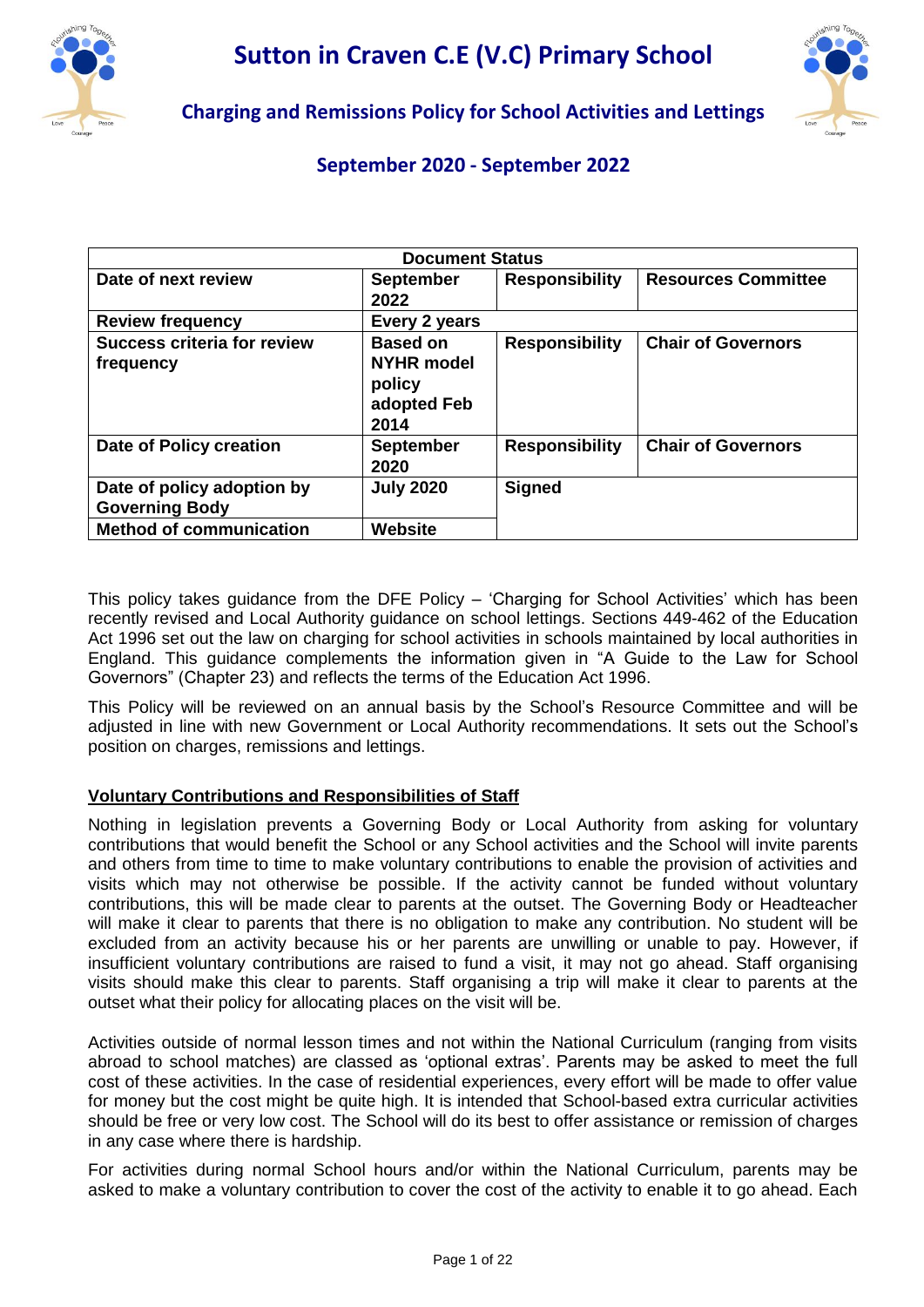year, such visits are likely to include visits to museums or other places of interest, Crucial Crew and theatre trips. The costs of visits will vary according to the type of trip.

When making requests for voluntary contributions to School funds, parents will not be made to feel pressurised into paying as it is not compulsory.

Charges and contributions should cover the anticipated costs. A charge may include an allowance for the cost of staff from the School who supervise optional extra activities if those staff have been specifically asked to cover the activity as an 'optional extra'.

Parents may be asked to meet the costs of private music tuition in full, where tuition is given either to an individual student or to students in small groups. General fundraising and sponsorship may be used to permit additional activities.

#### **Charging Structure**

For residential courses during the time of normal School hours, parents can be asked to meet the full cost of board and lodging, and to make a voluntary contribution towards any travel expenses. The School will meet the costs for students whose parents receive the income support benefits, where it is still possible for the visit to go ahead. The School will do its best to offer assistance and remissions in any case where there is hardship.

Parents may be charged for some or all of the cost of damage to School property where this has been intentional. Parents will be expected to meet some or all of the cost for replacing lost or damaged books or equipment.

#### **Activities and Visits**

If the number of School sessions taken up by the visit is equal to or greater than 50% of the number of half days spent on the visit, it is deemed to have taken place during normal School hours (even if some activities take place late in the evening). Whatever the starting and finishing times of the day, regulations require that a school day be divided into two sessions: a 'half day' means any period of 12 hours ending with noon or midnight on any day. Time spent on travel counts in this calculation if the travel itself occurs during School hours. Activities during normal school hours may only involve a request for a voluntary contribution; parents may be charged an amount to cover the costs incurred to the School for activities mainly taking place outside of School hours.

Parents should be informed of the decision to ask for contributions at the planning stage of activities. Planned activities may be cancelled if financial support is not forthcoming. Parents may be asked to make a voluntary contribution towards activities taking place during School time, or towards activities which are a necessary part of the National Curriculum, or towards activities that form part of the School's basic curriculum for Religious Education. Parents will be asked to meet the full cost of optional extra activities that occur outside of normal School hours, where these activities are not a necessary part of the National Curriculum. Parents will be asked to meet the full cost of board and lodging, and to make a voluntary contribution towards travel expenses for residential visits which fall, in the main, during normal School sessions. Students whose parents are receiving the following benefits should not be prevented from taking part in any School activity or trip that is open to other students:

- Income Support (IS);
- Income Based Jobseekers' Allowance (IBJSA);
- support under part VI of the Immigration and Asylum Act 1999;
- Child Tax Credit, provided that Working Tax Credit is not also received and the family's income (as assessed by Her Majesty's Revenue and Customs) does not exceed the limit set by HMR&C
- the guarantee element of State Pension Credit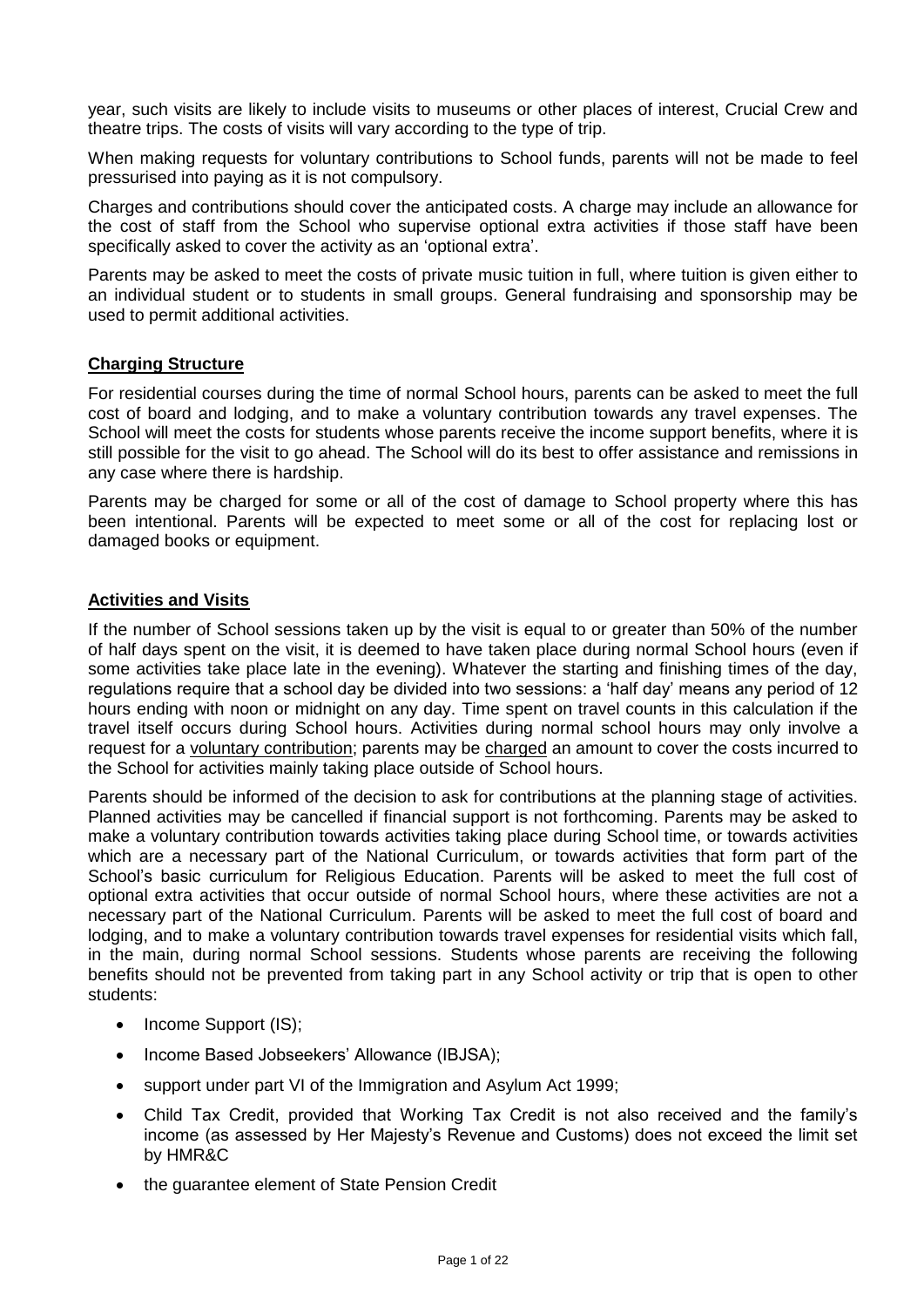any similar income related employment and support allowances introduced by the Government.

Any charge made in respect of individual students will not exceed the actual cost of providing the optional extra activity, divided equally by the number of students participating. It will not include an element of subsidy for any other students wishing to participate in the activity whose parents are unwilling or unable to pay the full charge. In calculating the cost of optional extras an amount may be included in relation to:

- any materials, books, instruments, or equipment provided in connection with the optional extra;
- non-teaching staff;
- teaching staff engaged under contracts for services purely to provide an optional extra, this includes supply teachers engaged specifically to provide the optional extra; and
- the cost, or a proportion of the costs, for teaching staff employed to provide tuition in playing a musical instrument, where the tuition is an optional extra.

In cases where a small proportion of the activity takes place during School hours, the charge will include the cost of alternative provision for those students who do not wish to participate. Therefore no charge will be made for supply teachers to cover for those teachers who are absent from School accompanying students on a residential visit. Participation in any optional extra activity will be on the basis of parental choice and a willingness to meet the charges. Parental agreement is therefore a necessary pre-requisite for the provision of an optional extra where charges will be made.

When the School informs parents about a forthcoming visit, the member of staff leading the trip should make it clear that parents who can prove they are in receipt of income support benefits will be exempt from paying the cost of board and lodging. However, where voluntary contributions would not cover the cost of a visit, it would be likely that the visit would be cancelled where the trip was not an essential element of the curriculum.

#### **Music Tuition**

The law states that all education provided during school hours must be free, but music lessons are an exception to this rule. The Education and Inspections Act 2006 introduced a regulation-making power which allowed the Department for Children, Schools and Families to specify circumstances where charging can be made for music tuition. The new Regulations, which came into force in September 2007, provide students with greater access to vocal and instrumental tuition. Charges may now be made for teaching either an individual student or groups of any appropriate size (provided that the size of the group is based on sound pedagogical principles) to play a musical instrument or to sing. Charges may only be made if the teaching is not an essential part of either the National Curriculum or a public examination syllabus being followed by the student(s).

#### **Extended Schools**

Sutton in Craven C of E VC Primary School provides a term time only wraparound school childcare service for 4-11 year olds at 'Bobbins'. Parents will be charged for use of the service and the session times and charges are as follows:

- Full morning session including breakfast 7.45am until start of school £4.00
- Full afternoon session including snack style tea 3.20pm until 6.00pm £5.50
- There is no sibling discounts.

We occasionally have additional sports clubs which take place after school which are run by an outside agency. Individual requests for fees will be sent out.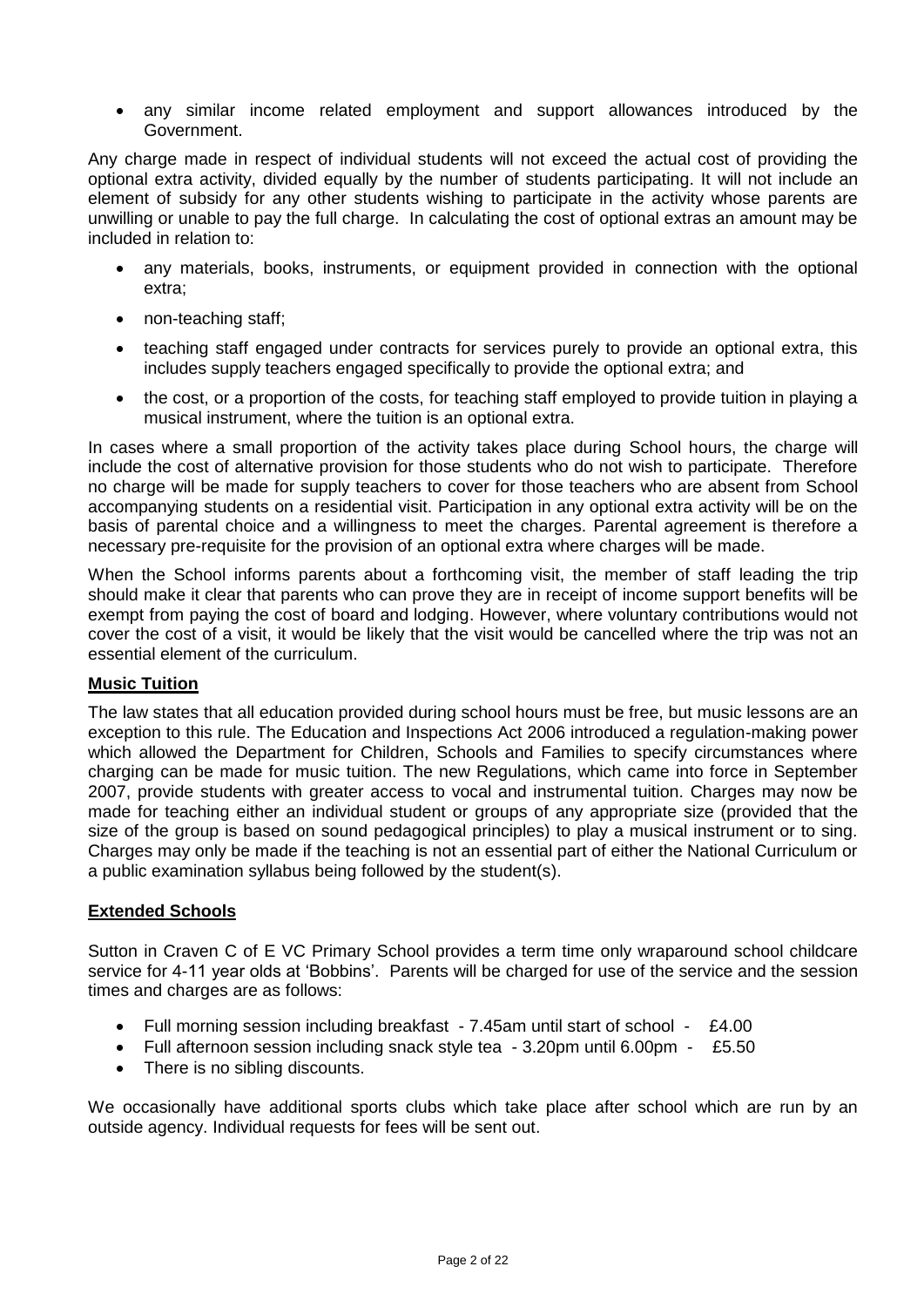## **Miscellaneous Charges (other than for students)**

# **LETTINGS – do we still want to do this? H and S and safeguarding?**

**Scale of charges** 

#### **Letting of rooms / site**

School Hall et al. 20 / hour et al. 20 / hour et al. 20 / hour et al. 20 / hour et al. 20 / hour et al. 20 / h

**Any additional charges or caretaking work will be charged to the individual organisation as required.**

#### **Photocopier charges**

10p per copy black and white (reduced rates for large numbers of copies) 50p per copy colour

Approved By Governors: Signed\_\_\_ \_\_\_\_\_\_\_\_\_\_\_\_\_\_\_\_\_\_\_\_\_\_\_\_\_\_\_\_\_ Date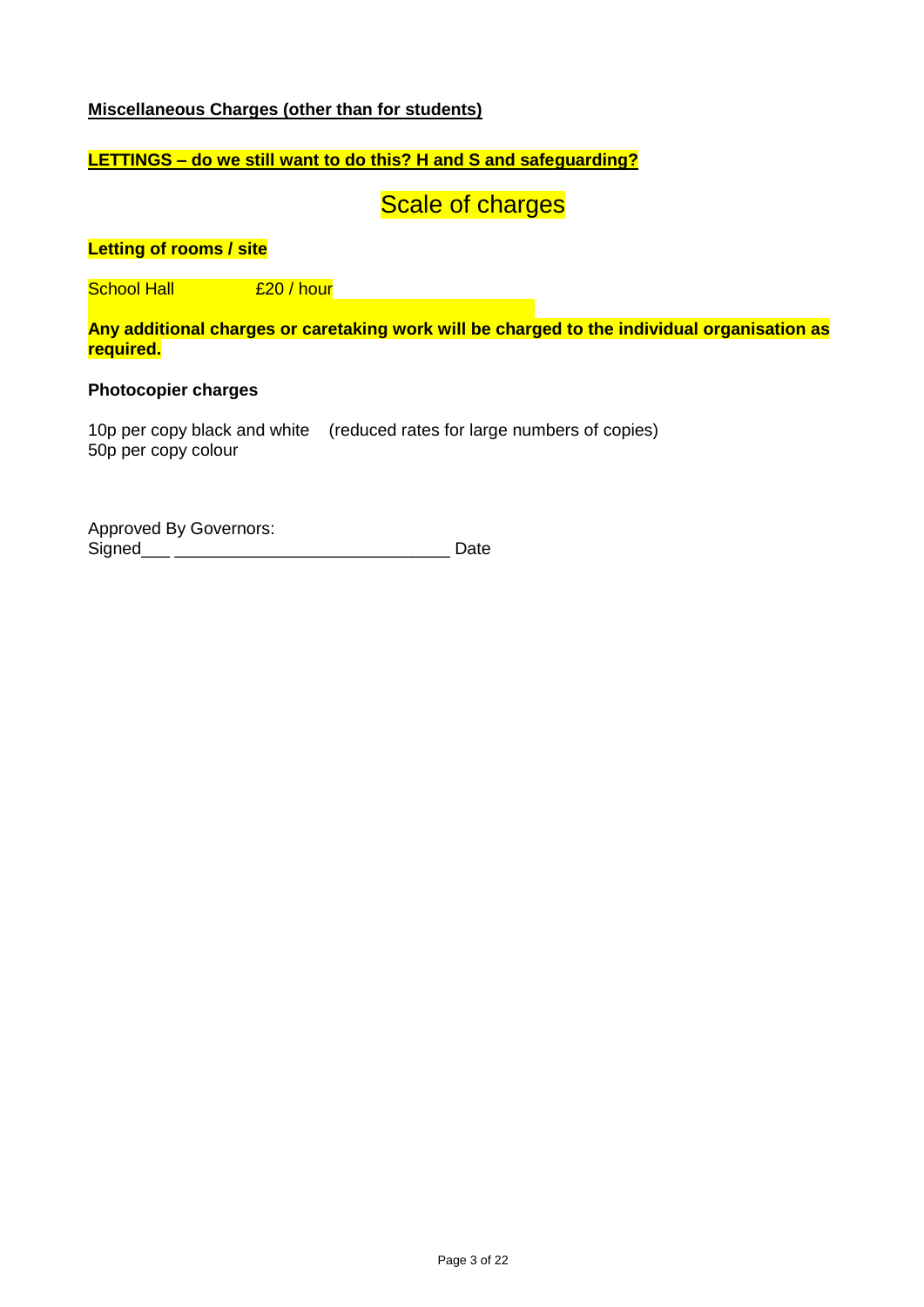# **Sutton in Craven CE (VC) Primary Lettings Policy**

#### **Introduction**

The Governing Body is committed to ensuring the efficient use of the school's premises and making them available for use by the local community. However, the overriding aim of the Governing Body is to support the school in providing the best possible education for its pupils, the promotion of equality and opportunity and the community cohesion of the local area. Any hiring out of the premises to outside organisations will be considered with this in mind.

#### **Definition of a Hire Arrangement**

A hire arrangement may be defined as:

"Any use of the school buildings or grounds by parties other than the school and its partners. This may be a community group (such as a local football team) or a commercial organisation (such as a local "Weight Watchers" branch)."

The following activities fall within the day to day business of the school and are not considered to be hire arrangements.

- Governing body meetings
- Extra-curricular activities arranged by the school for pupils
- Parents meetings
- Pupil-parent council meetings

The costs arising from these uses are therefore a legitimate charge against the school's delegated budget.

#### **Hire Arrangement Times, Available Facilities and Equipment**

Hire arrangement times, facilities and equipment are agreed at the time of booking and are subject to the approval of the Headteacher and Chair of Governors.

#### **Priority for Hire Arrangements**

Being mindful of the needs of the local area, the following hire arrangements are especially encouraged:

- Educational activities open to school pupils and their families
- Recreational activities open to school pupils and their families
- Activities organised by local community groups for the benefit of the local community
- Hire arrangements to parents attached to the school / people living in the local community / voluntary organisations / women's groups / disability groups / low income groups / children's groups / youth groups etc

The following activities are not considered appropriate for hire arrangements as they are either well provided for in the local area, are not deemed to be compatible with the ethos of the school or are not able to be accommodated within the school's facilities:

 types of use that conflict with the school improvement plan, local priorities, etc i.e. commercial activities with little potential to generate income or support the school, events selling alcohol or promoting gambling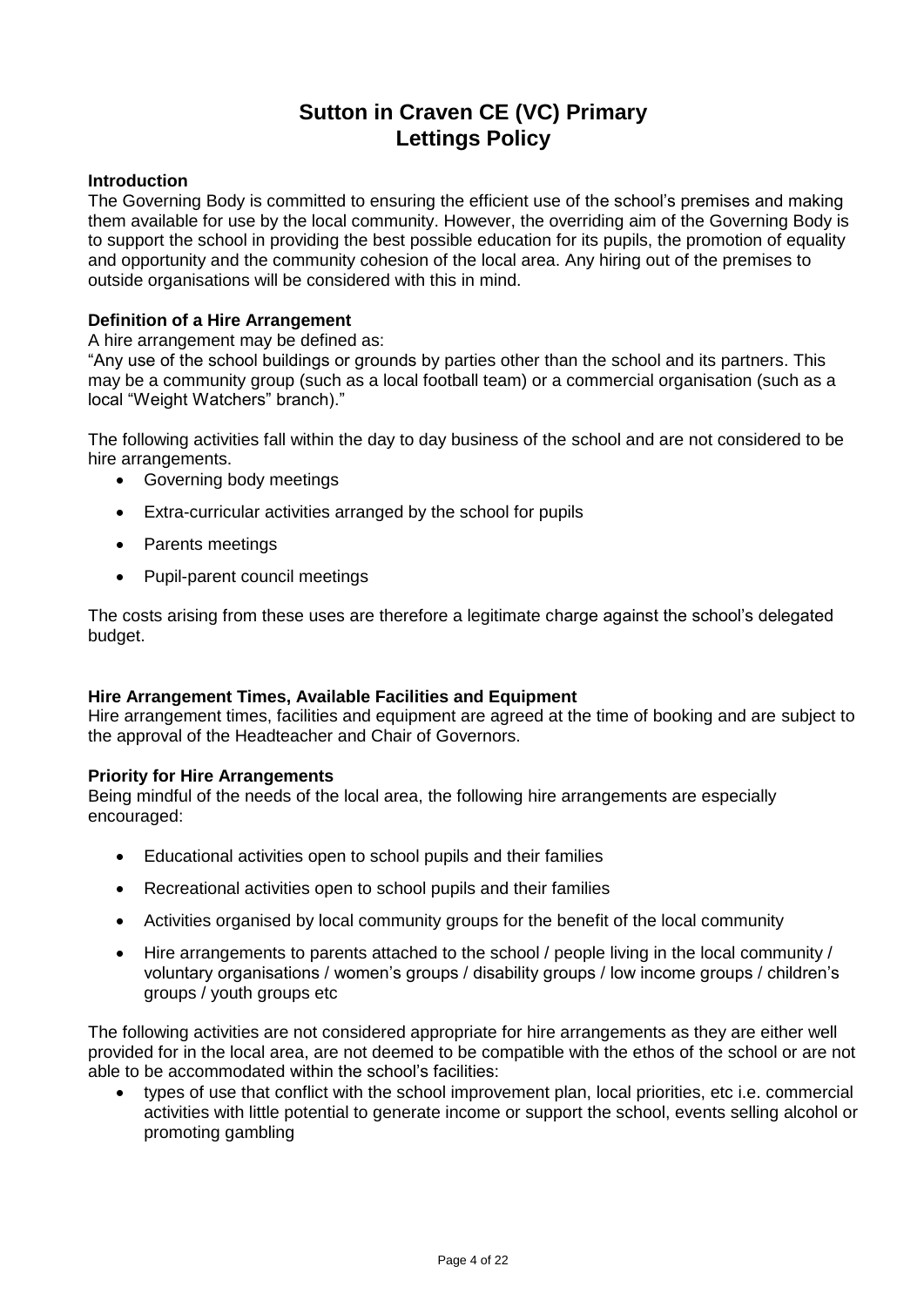# **Applications**

Organisations or individuals seeking to hire the school premises should contact the school business manager.

Following receipt of an enquiry, the enquirer shall be provided with a Hire Arrangements Information Pack which includes copies of the following:

- i. the School's Hire Arrangements policy;
- ii. the School's Terms and Conditions;
- iii. the Scale of Charges; and
- iv. the application form

All applications for the hire of accommodation must be made on the appropriate application form (H1) and submitted to the Headteacher at least three weeks before the proposed date of the hire arrangement.

Applications from young persons under the age of 18 must include the name, address and signature of the guarantor who shall be over the age of 18.

The person signing the application form will be considered to be the Hirer and in doing so will be in acceptance of the terms and conditions of the hire arrangement.

A record of all enquiries shall be kept.

The Headteacher or other designated member of staff will decide on the application with consideration to:

- The priorities for hire arrangements agreed by Governors and set out in the school's hire arrangements policy
- The availability of the facilities and staff
- The school's equal opportunities, health and safety, child protection policies
- The health and safety considerations such as numbers of users, type of activity, qualifications of instructors etc.

Once a hire arrangement has been approved, a letter of confirmation will be sent to the Hirer. The Hirer will be invoiced for the cost of the hire arrangement in accordance with the Governing Body's current scale of charges. We will seek payment in advance in order to reduce any possible bad debts and/or a deposit to cover damage. A guarantee card will be required to support cheques wherever possible. An official receipt will be issued for all payments received. All hire arrangement fees received will be paid into the school's bank account. The income and expenditure relating to hire arrangements shall be clearly recorded by the school and reported under the guidelines for Consistent Financial Reporting.

The Headteacher on behalf of the Governing Body has the right to refuse an application and no hire arrangement shall be regarded as "booked" until approval has been given in writing and payment received in full. The reason for refusals shall be recorded on the application form and fully explained to the enquirer.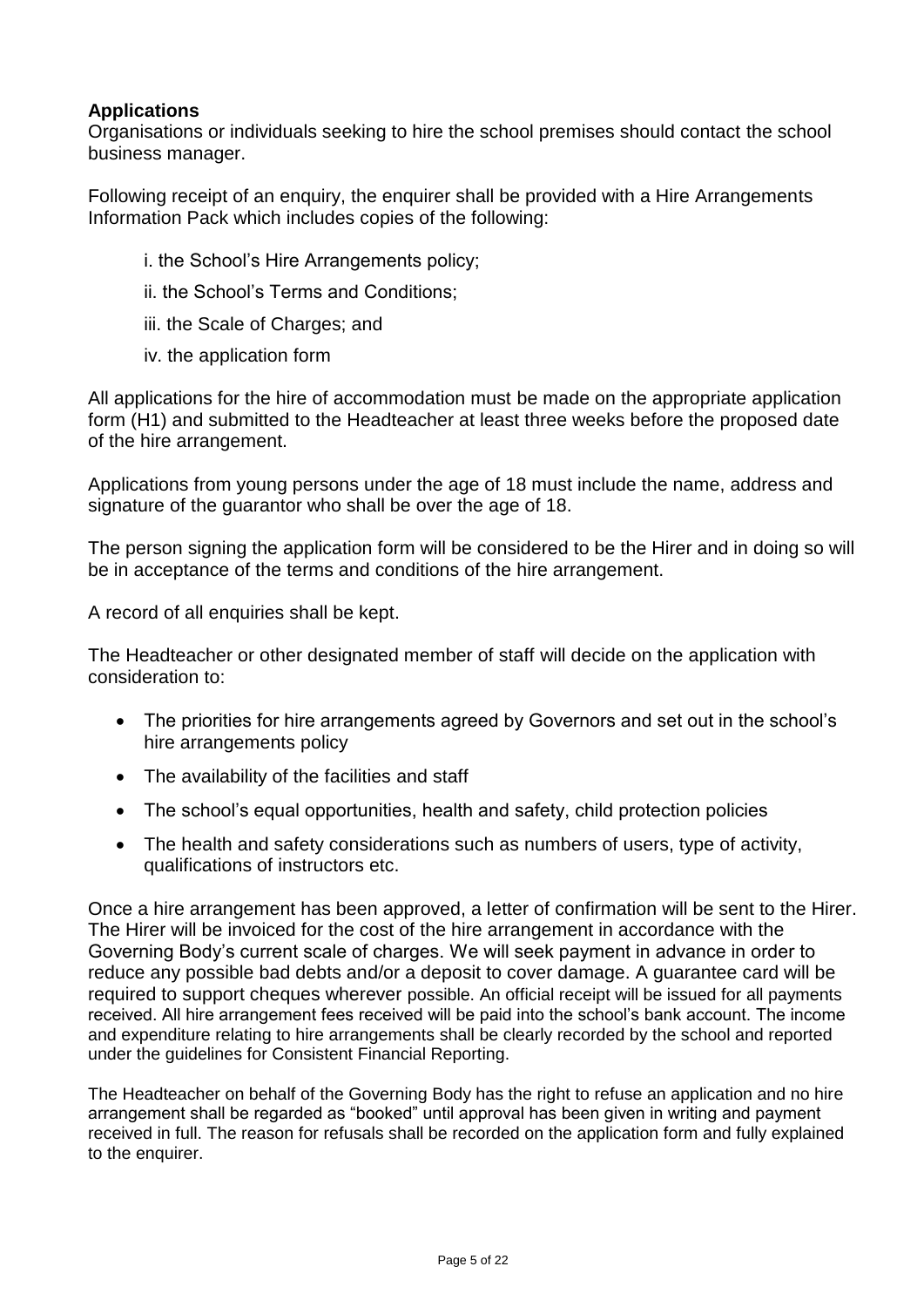## **Charges**

Whilst recognising that the School has a statutory duty to ensure that it does not suffer a net loss in hiring out accommodation, the Governors seek to set a scale of charges at a reasonable level that is not unduly onerous for those organisations within the community that operate on a voluntary basis.

Charges are set out in the Schedule of Charges.

The scale of charges shall be reviewed annually by the Governor Resource Committee for implementation from [the beginning of the financial year. The details of current charges shall be provided in advance of any hire arrangement being agreed and users shall be given 28 days' notice in writing of any variation to charges.

For the purpose of charging, the headteacher is empowered to determine to which group any particular individual or organisation belongs. They are also able to offer any discounts or agree a subsidy for any hire arrangements, as they deem appropriate. The basis of charging will be determined by the purpose for which the hire arrangement is arranged.

The charges payable shall be those applying at the time of the hiring and not at the time of application.

The school reserves the right to require a deposit over and above the hiring charge that equates to 25% of the hire charge as a surety against damage to the premises (including any equipment) or the premises being left in an unacceptable condition necessitating their incurring additional costs for cleaning, caretaking or other expenses. Within 14 days of the end of the hire arrangement the deposit shall be refunded to the Hirer subject to any deductions that may be made for loss or damage to school premises/equipment.

The school is constrained by law to apply value added tax to all transactions where this is appropriate. The hire arrangement of rooms for non-sporting activities is exempt from VAT whereas sports hire arrangements are subject to VAT.

The minimum hire period shall be one hour.

The school will seek to recover any cost incurred by the school that is unavoidable and results directly from the cancellation of a hire arrangement. The timescale and charges for cancellations are set out in the Terms and Conditions of Use.

#### **Management of Hire Arrangements**

The Governing Body has delegated day-to-day responsibility for hire arrangements to the Headteacher in accordance with the Governing Body's policy. Where appropriate, the Headteacher may delegate all or part of this responsibility, such as security, child protection, etc to other members of staff, whilst still retaining overall responsibility for the hire arrangements process.

If the Headteacher has any concern about whether a particular request for a hire arrangement is appropriate or not, he will consult with the Chair of Governors.

The school should ensure that the terms of any contract for hire arrangements such as sports activities, theatre groups, cubs and scouts, etc that will require the contractor to employ staff or use volunteers to work with, or provide services for children, regardless of whether they attend the school or not, also requires the contractor to adopt and implement the measures described in this guidance. They shall also monitor the contractor's compliance. An annual report on hire arrangements will be delivered to the Governing Body and will include information on users, finance, incidents and accidents, enquiries and any hire arrangements refused.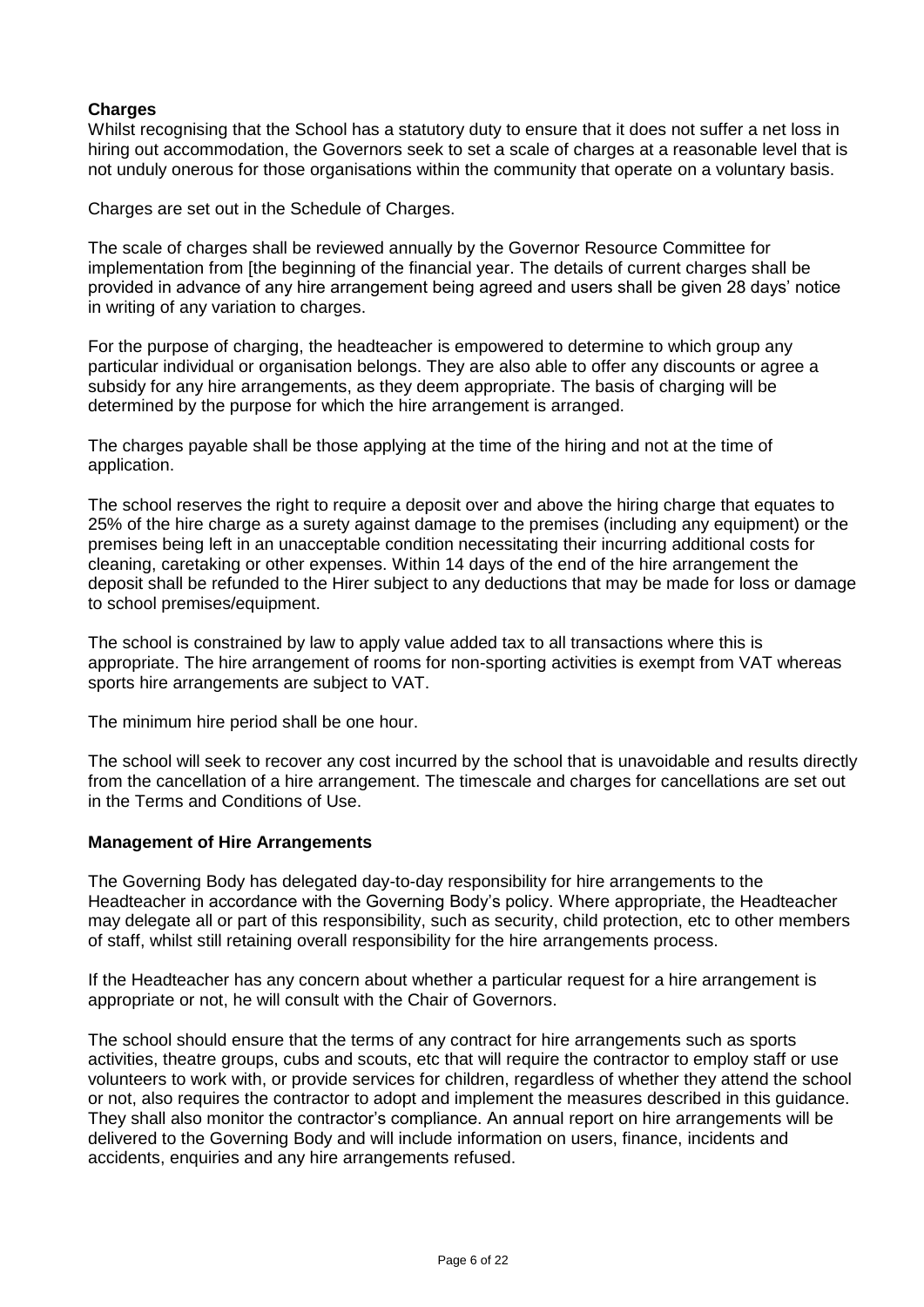## **Security**

The Headteacher has delegated authority to determine the security risk for each hire arrangement and shall be responsible for allocating a continuous security presence or other control measure. Entrance to the school shall be via the main entrance which will be opened by the school at the agreed time. For security reasons, the school keys shall not be available to the Hirer.

The Hirer must use only the area of the premises hired and must observe any instructions given by the School concerning the areas available and unavailable.

The Hirer shall not have access to the school's landline telephone and shall be required to have access to their own acquired mobile phone for emergencies.

#### **Conduct of Users**

The Hirer shall be present at all times during the hire and shall be responsible for the maintenance of good order; special attention shall be given to:

- The behaviour of those in attendance;
- The interests of residents in the neighbourhood so that they are not disturbed or caused any inconvenience;
- Other functions being held elsewhere on school premises so that they are not interfered with;
- All those in attendance vacating the premises in an orderly manner and by the finishing time as stated on the application form.

Smoking is not allowed within the school's perimeter.

Animals, other than Guide Dogs, are not permitted anywhere on the school premises except with the express approval of the Governing Body.

#### **Indemnity and Insurance**

Neither North Yorkshire County Council nor the school shall be liable for any injury or damage to persons or property upon its premises (so far as they are legally able to do so) sustained during the hire.

The Hirer shall agree to indemnify North Yorkshire County Council, its employees and agents and the school against all actions, proceedings, claims, damages, awards or costs in respect of loss, damage, death or personal injury during the period of hire or before or after that time unless such death or injury occurs as a result of the negligence or breach of duty of North Yorkshire County Council, the school or their agents or employees.

The Hirer must be covered by public liability insurance policy with a minimum limit of £5 million including damage to the premises and its contents. It shall be necessary to produce documentary evidence of the cover when booking.

The Governing Body may at its discretion waive this requirement where the Hirer is an individual or small informal group of individuals (not using the school buildings for commercial or business purposes) who **do not** fall within the following definition and are not able to obtain public liability insurance:

- Members of any club, association or society which operates by subscription or entry fee;
- Any charity or individual organisation, carrying on business with a view to profit.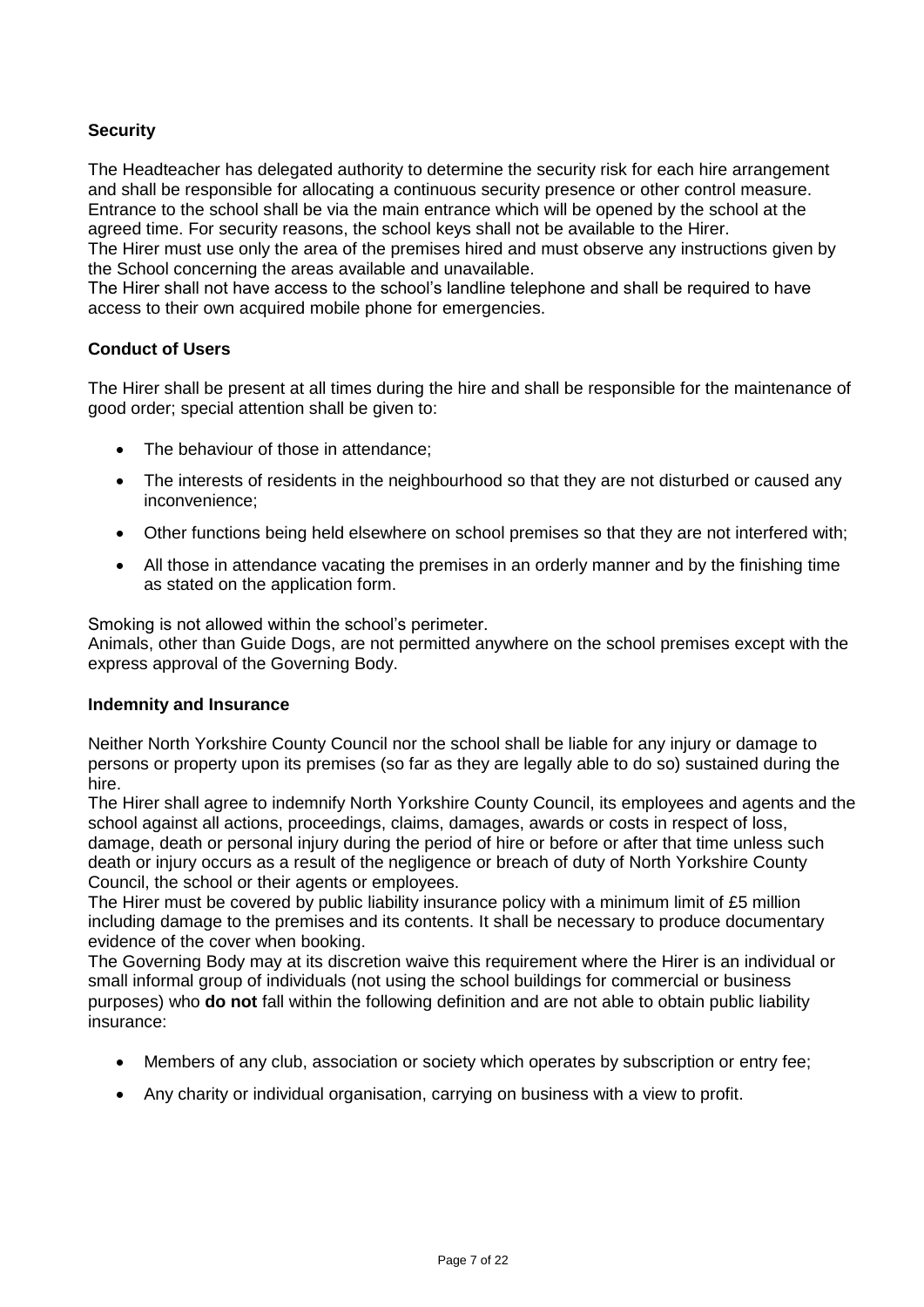## **Cancellation**

The Governors may end a booking arrangement by giving the User one month written notice to expire at any time.

The Governors may end the agreement immediately by notice given by them:

1. If at any time any payment due remains unpaid for more than 28 days after becoming due

2. If the user fails to remedy any breach of any conditions as set out in the terms and conditions of hire after being required to remedy such breach by 14 days notice in writing

3. If the User breaches any of the conditions as set out in the terms and conditions of hire which in the opinion of the Governors is incapable of being remedied and the Governors state this in a notice given by them

4. In extreme cases the Governors may terminate this agreement summarily without notice if it has been shown that the User has not ensured that suitable arrangements are in place with regard to the safeguarding of children, vulnerable adults and child protection in line with the requirements of current legislation and any North Yorkshire County Council safeguarding procedures.

The school shall not be held liable or be required to pay compensation for any loss sustained as a result of or in any way out of the cancellation of the hire.

#### **Appeals Procedure**

If a Hirer has a hire arrangement application rejected or agreement withdrawn they have the right to appeal to the Governing Body.

The appeal should be made in writing and will be presented at the next full meeting of the Governing Body.

The Hirer will be informed of any action and/or decision taken by the Governing Body. The Governing Body's decision is final.

#### **Complaints Procedure**

If a Hirer is dissatisfied with any aspect of the service they have received, they should at the earliest opportunity attempt to resolve this with the staff at the school. Every effort will be made to resolve disputes between parties quickly and effectively.

In the event of a dispute, the complainant should proceed as follows:

1. The relevant member of staff should be contacted to try to resolve the problem.

2. If the matter cannot be resolved satisfactorily, the Headteacher should be contacted.

3. If the matter remains unresolved, the complaint must be submitted in writing to the Headteacher.

4. Where the Headteacher has failed to satisfy the complainant, the Governing Body (or a committee or an individual governor where delegated to do so) may review the case.

Having exhausted the steps above, all unresolved disputes or differences shall be referred to a single arbitrator who shall be determined by the school's Governing Body.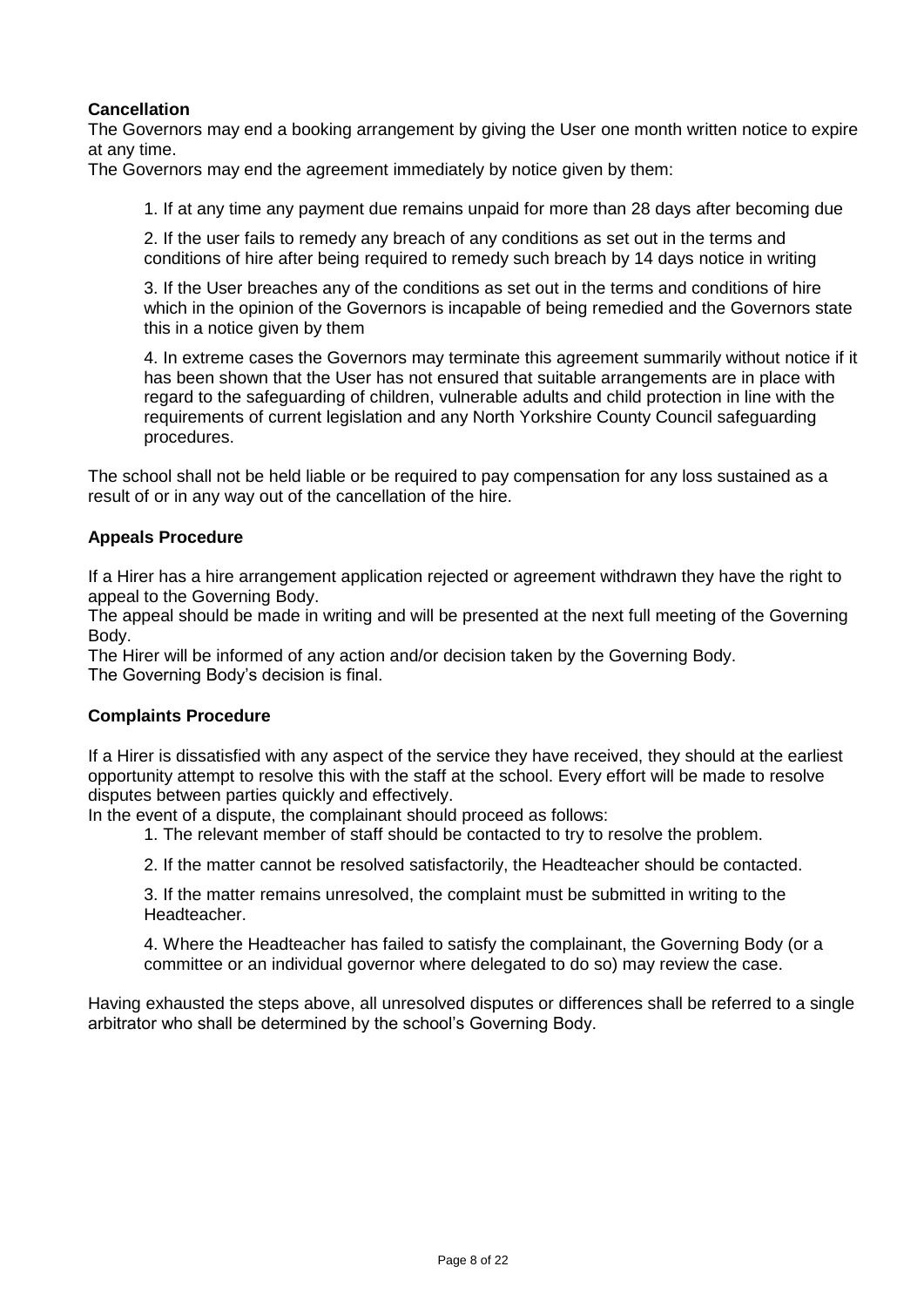# **Value Added Tax Regulations**

In accordance with current Value Added Tax regulations, the supply of sports facilities for playing any sport or participating in physical recreation normally incurs standard rated VAT of 20%. However, in certain circumstances organisations may be eligible for a VAT exemption for use of the following facilities:

- Sports pitches
- Swimming pools
- Sports halls
- Sports courts
- Sports equipment
- Gymnasiums
- Assembly halls

#### **The supply of facilities for sporting activities can be exempt if all of the following criteria are met:**

- 1. It is for a series of 10 or more periods of any duration;
- 2. Each period is for the same activity and at the same place,
- 3. The interval between periods is never less than one day or more than 14 days.
- 4. The fee for the hire arrangement relates to the whole series of sessions and is evidenced by a formal Hire arrangements contract issued by the Hire arrangements Service;
- 5. The use of facilities is exclusive to the customer or is a distinct or separate area/facilities;

6. The customer is a school, club, association, or organisation representing clubs and associations

*and meets the criteria of an eligible body as determined by the HMRC;* and

7. The activity taking place is a qualifying activity (list available upon request)

#### **The conditions governing these special arrangements are as follows:**

- The minimum interval between periods of one day is a strict 24 hours e.g. if a session is booked from 7pm to 8pm one day, it is not possible for the next session to start prior to 7pm the following day without invalidating the VAT exemption.
- There must be clear evidence of a formal agreement, which must be in place prior to the commencement of the first session in a series of hire arrangements.
- Any extra charges for extended or additional sessions not in the original agreement will incur standard rated VAT at 20%.
- The formal agreement offers customers the option to pay in advance of the activity. Annual bookings for term time only use will be charged in advance/arrears of the term less VAT providing all the criteria are met and providing that there are 10 occasions booked in each term, otherwise VAT will be chargeable;
- If payment in advance is made, there will be no refund unless the sessions are cancelled due to circumstances outside of the control of the solely liable person– please see cancellation policy.
- If payment in arrears is made and a refund is given due to the customer cancelling or varying the length of any sessions then the whole hire arrangement (or term, if an annual term time only booking is made) becomes liable for standard rated VAT at 20%
- Previous qualification for VAT exemption will not be taken into account for new bookings and each application will be assessed via the above legislative criteria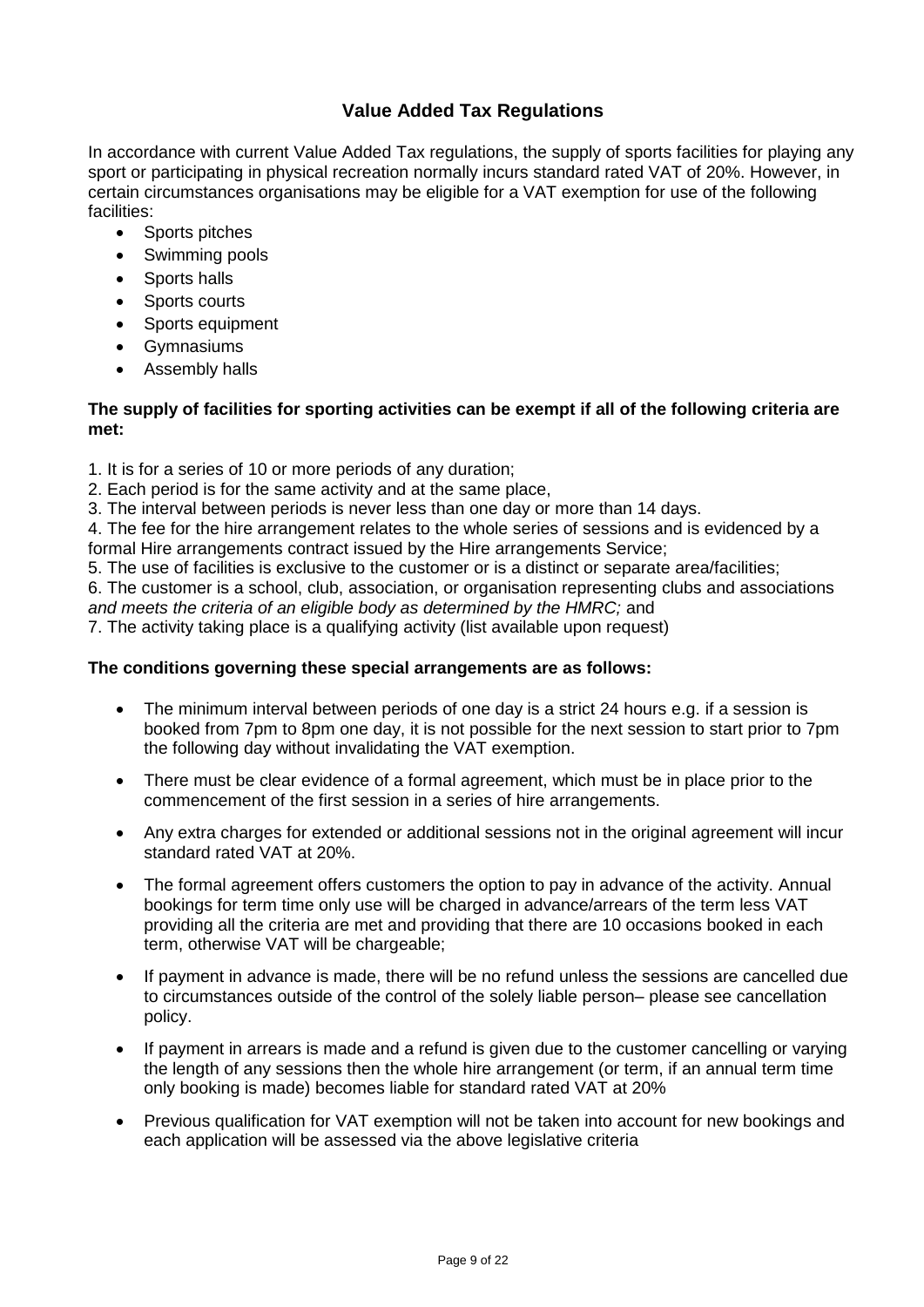# **Terms and Conditions for Use of School Premises**

All groups/organisations that use the premises are required to read these terms and conditions and agree to abide by them. This terms and conditions document will be signed by the Chair of Governors at the School and the Hirer/nominated person from the hiring group/organisation.

#### **Interpretation**

'The School' means the Governing Body of the School, its employees and agents. 'The Hirer' is the organisation or individual with whom the school is contracting.

#### **Purpose of Use**

1. The accommodation shall only be used for the purposes and within the hours stated on the application, as confirmed by the School. The Hirer shall be responsible for ensuring these conditions of occupation are observed and that there is no interference with the normal activities of the school.

2. The Hirer shall not assign or sublet the whole or any part of the benefit of this agreement.

3. No interference is to be made with school property/equipment/premises which do not form part of the hire arrangement.

4. Nothing in this agreement shall create a tenancy.

#### **Access**

5. The Governing Body or its representative has access to the areas subject to hire for the purpose of inspection.

#### **Health and Safety**

6. The Hirer must comply with all laws relating to the premises and the occupation and use of the premises by the Hirer including but not limited to Health and Safety legislation.

7. The Hirer is responsible for the effective supervision of the arrangements and activities in the premises during the period of hire and for the prevention of disorderly behaviour so as to ensure that no nuisance or annoyance arises to the occupiers of adjoining premises or neighbouring residents and shall behave reasonably at all times.

8. The school fire, emergency and evacuation procedures shall be forwarded to the Hirer (form H2) and it is the Hirer's responsibility to ensure that the whole party are aware of these procedures. The Hirer shall be required to take any precautions necessary to ensure the safety of those attending the period of hire, including ensuring the means of escape from fire are not blocked or impeded.

9. It is the Hirer's responsibility to ensure that there is someone present who is suitably qualified to deliver first aid in the event of an emergency.

10. The Hirer shall immediately inform the school of any emergency, accident or serious incident that occurs on the school premises. This shall be done in person and may require the applicant telephoning the Headteacher or the School Business Manager. The Hirer shall be responsible for reporting to the Health and Safety Executive any accident that arises from activities that it organises.

11. Hirers providing services to children, whether pupils at the school or others, must have policies and procedures in place to ensure children's safety, and must provide evidence of these to the school as required, i.e. Safeguarding Policy and Use of Mobile Phone Policy, DBS checks.

#### **Payment of Hire Charges and Deposit**

12. Hire charges shall be due and payable 7 days before the date of the booking.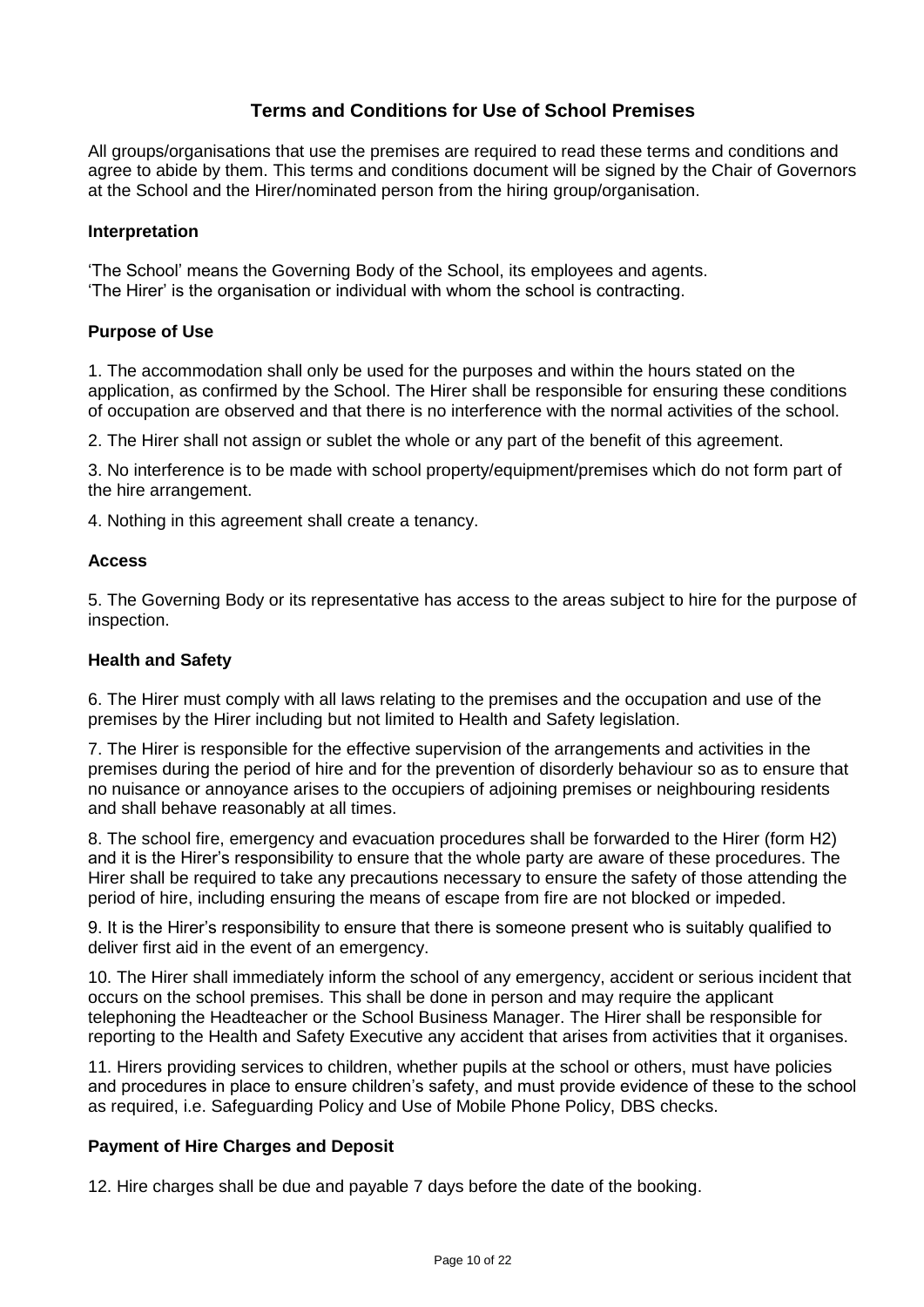13. The school reserves the right to require a deposit over and above the hiring charge as a surety against damage to the premises (including any equipment) or the premises being left in an unacceptable condition necessitating their incurring additional cost for cleaning, caretaking or other expense.

14. Failure to appear for a hire arrangement shall result in the cost of the booking being levied.

15. Whether or not the option to hire is actually exercised, payment must be made. For example, if the Hirer makes and pays in advance for a ten consecutive week booking but only uses the premises for eight weeks, the full charge for ten evenings is payable. There shall be no refund unless the reason for cancellation is due to school commitments / out of the control of the user group.

#### **Responsibility of the Hirer for Good Order and Safety**

16. The Hirer shall be responsible for any damage to the school property, equipment or buildings caused by them or their guests. The Hirer must report any such damage to the school immediately. The Hirer shall repay to the school, on demand, the cost of re-instating or replacing any part of the premises or any property on the premises which shall be damaged, destroyed, stolen or removed during the period of hire or prior or subsequent thereto if in relation to or by reason of the hiring. Any such costs will be in addition to the specified hire arrangements charges.

17. All preparatory and clearing away time must be accounted for in the period applied for. Should the booking overrun, the Hirer shall be charged at the hourly rate for every hour or part thereof over and above the agreed times.

18. The Hirer shall ensure that all accommodation is left in a clean and tidy condition at the end of the hire arrangement. Using litterbins and recycling facilities as appropriate will help this.

19. The Hirer must obtain express permission from the school to leave any equipment on the premises. Where permission is granted, the Hirer is responsible for any equipment they leave on the premises and shall ensure that such equipment is in good repair and after use, safely stowed away. Items no longer required by the Hirer, or deemed by the school/North Yorkshire County Council to be unsafe or beyond repair or else unsafely stored on the premises shall be promptly removed by the Hirer on demand. If such request is not complied with by the Hirer within 14 days, the items may be disposed of by the school/North Yorkshire County Council and the Hirer shall reimburse the school/North Yorkshire County Council for any expense incurred as a result.

20. The school shall not be responsible for any article brought or left in any part of the premises, or theft or loss of, or damage to vehicles parked in any car park provided.

21. The Hirer must ensure that all privately owned electrical equipment has a certificate of safety (Portable Appliance Test) from a qualified electrical engineer.

22. The Hirer shall comply with any reasonable instructions given by the Headteacher, School Business Manager or other member of the school staff.

23. Alcohol is not allowed to be sold on the premises unless prior permission is given by the school and a licence obtained by the Hirer. Illegal drugs are not to be brought onto or consumed on the school premises.

24. There shall not be brought onto the premises anything of an inflammable, dangerous or noxious character.

25. Where the premises do not have a Public Entertainment Licence the Hirer shall be responsible for obtaining such a licence. Any fees for such licences are to be paid for by the Hirer.

26. The premises may not be used for games of chance, other than bingo, unless permission has been granted by the Governors in writing.

27. Smoking is not allowed on the school premises at any time.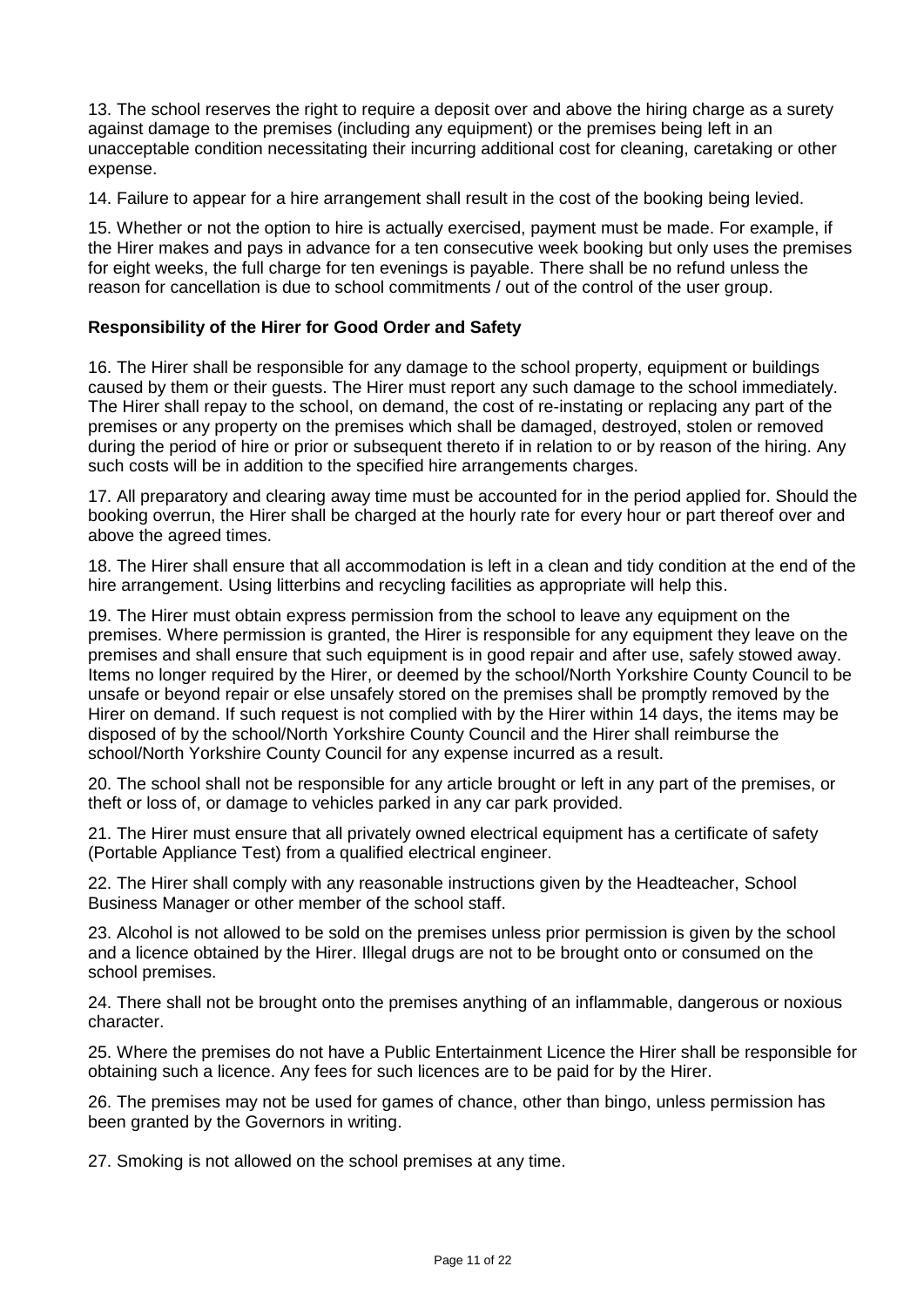28. Animals, other than Guide Dogs, are not permitted on the school premises without the prior written consent of the school.

29. The Hirer shall not make any alteration or addition to the premises and shall not affix any items to the premises.

#### **Conditions of Hire Specific to School Kitchens**

34. The use of any kitchen equipment is prohibited without prior consent of the school. In the case of consent being given, a member of the school's kitchen staff shall be present during the hire of the facility to ensure that the equipment is used appropriately.

35. The use by the Hirer of any food stocks held by the school for the provision of a school meal service is not permitted.

36. The Hirer has received all necessary food safety training as required by law.

37. The kitchen premises shall be left in a clean and hygienic condition after the hire.

38. Any costs incurred by the school in remedying any damage caused by the Hirer or by the use of their own equipment shall be recharged in full.

#### **Indemnity and Insurance**

44. North Yorkshire County Council and the school disclaim liability for injury or damage to persons or property upon its premises (so far as they are legally able to do so).

45. The Hirer agrees to indemnify North Yorkshire County Council, its employees and agents and the school against all actions, proceedings, claims, damages, awards or costs in respect of loss, damage, death or personal injury during the period of hire or before or after that time unless such death or injury occurs as a result of the negligence or breach of duty of North Yorkshire County Council, the school or their agents or employees.

46. The Hirer must be covered by a public liability insurance policy with a minimum limit of indemnity of £5 million including damage to the premises and its contents. It shall be necessary to produce documentary evidence of the cover when booking.

47. The Governing Body may at its discretion waive this requirement where the Hirer is an individual or small informal group of individuals (not using the school buildings for commercial or business purposes) who **do not** fall within the following definition and are not able to obtain public liability insurance:

- Members of any club, association or society which operates by subscription or entry fee;
- Any charity or individual organisation, carrying on business with a view to profit.

48. North Yorkshire County Council and the School shall maintain Public Liability insurance for third party injury and damage caused due to their negligence.

#### **Advertising**

49. No advertising shall be permitted except without the prior written consent of the school.

#### **Video Recording**

50. No video recordings may be made unless prior permission has been obtained. The School must be satisfied that the proper approvals have been received by the Hirer from all of the appropriate authorities, organisations and companies before that permission can be granted.

#### **Cancellation**

51. The school reserves the right to cancel the booking at any time without notice and without assigning any reason, but will endeavour to give as much notice as possible. Neither North Yorkshire County Council nor the school will be liable for the provision of alternative accommodation or be liable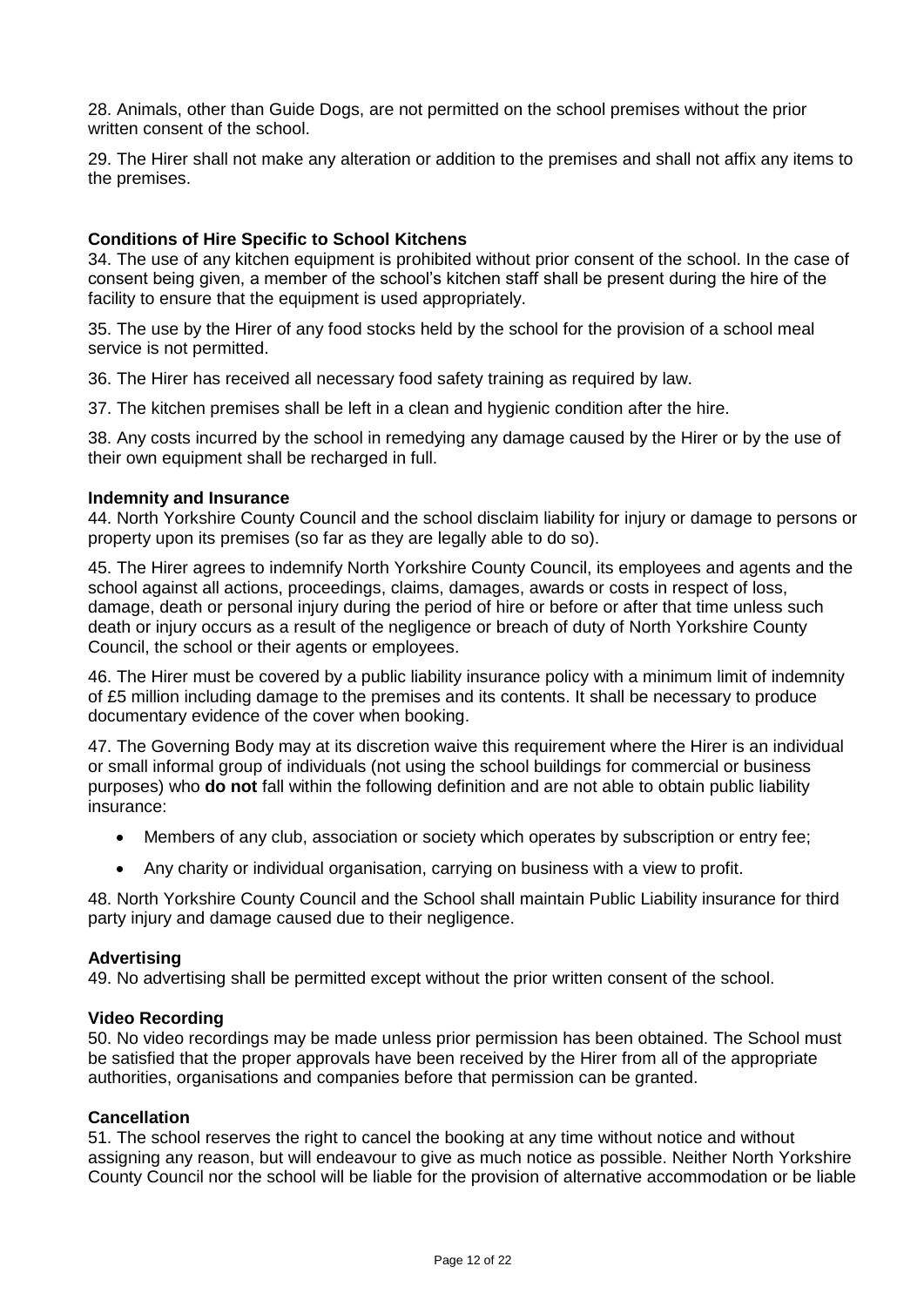for any compensatory payment. In such circumstances, the school shall refund any monies paid in respect of the hire arrangement so cancelled but shall not be responsible for any loss or expenditure whatsoever in relation to the hire arrangement which the Hirer may have incurred or be liable to pay. The school reserves the right to refuse any application for hire as it may deem fit, or withdraw permission for any hire arrangement at any time.

52. If the facilities/equipment hired are not fully available for the duration of the booking or if the booked activity is prevented from taking place due to circumstances that were not informed to the Hirer prior to commencement of the hire arrangement, the school shall refund the monies paid for that booking.

53. If the Hirer, after the acceptance of a confirmed booking, cancels their booking 10 or more working days before the date of the booking, the full fee and deposit shall be refunded to the Hirer. If less than 10 working days' notice is given, only 50% of deposit shall be returned. If less than 5 working days' notice is given by the Hirer, there shall be no refund of the deposit. The school can, at their own discretion, overrule these in exceptional circumstances.

54. The applicant shall complete all relevant paperwork in a true and accurate way. False information may lead to an application being terminated.

AGREED by the School and the Hirer on the date set out in the Hire Arrangements Contract letter

………………………………………………………

Signed by The Chair of Governors of Sutton in Craven CE Primary School

…………………………………………………

Signed by [insert Position] Authorised signatory of [insert name of Organisation]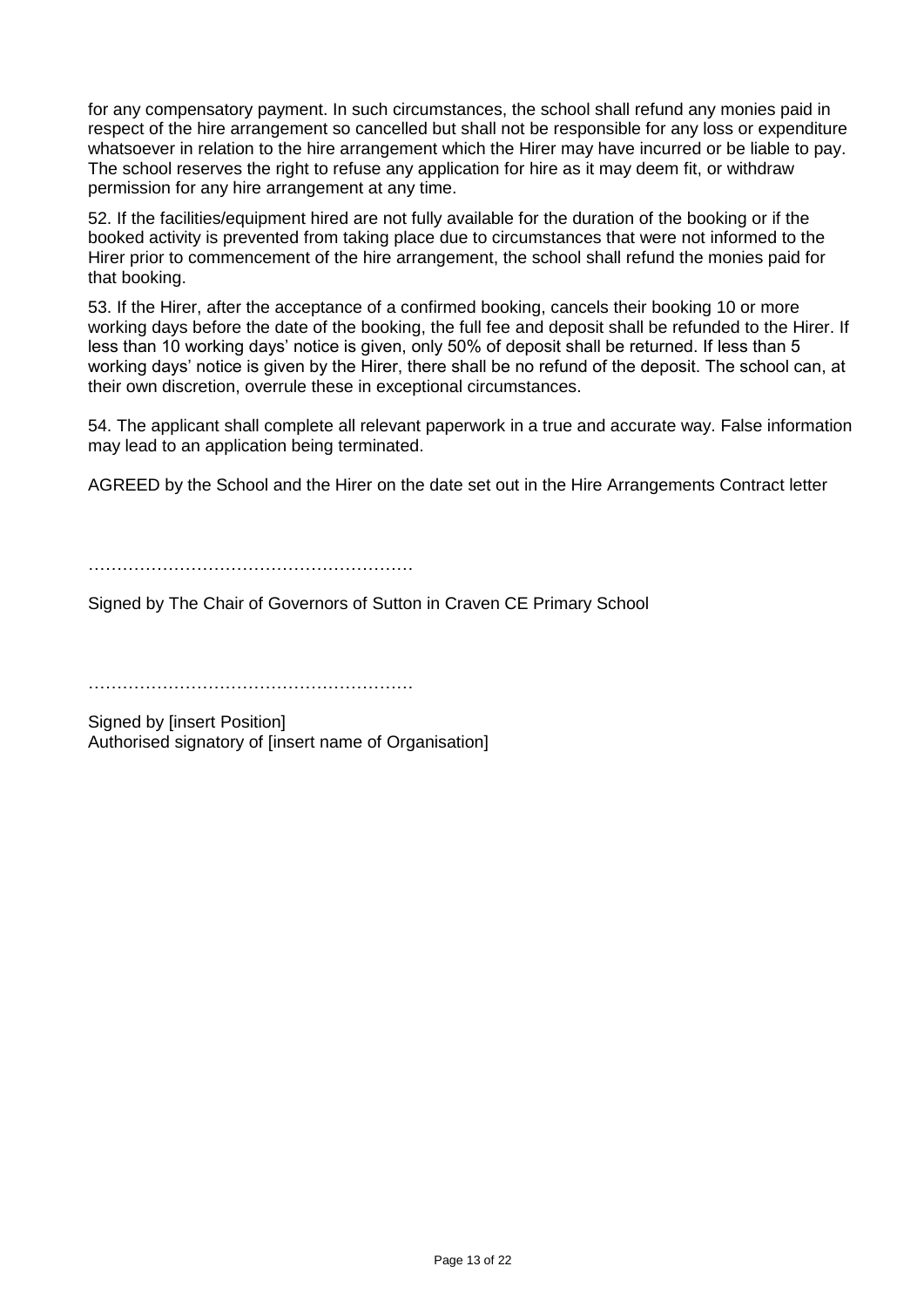# **Hire Arrangements Checklist for Hirer**

|                | Things to do                                                                                                                                                                                                                                 | $\sqrt{$ when done |
|----------------|----------------------------------------------------------------------------------------------------------------------------------------------------------------------------------------------------------------------------------------------|--------------------|
| 1              | Read through (i) the schedule of charges, (ii) the terms and<br>conditions of use and (iii) the application form                                                                                                                             |                    |
| 2              | Complete the application form and sign two copies of the<br><b>Terms and Conditions</b>                                                                                                                                                      |                    |
| 3              | Send the application form and one copy of the signed Terms<br>and Conditions to school to formally request a booking                                                                                                                         |                    |
| $\overline{4}$ | School notifies you that the booking is available or not and<br>sends an invoice                                                                                                                                                             |                    |
| 5              | Complete risk assessment of activity (including DBS checks<br>working with children) licences etc                                                                                                                                            |                    |
| 6              | Send in risk assessment, DBS forms, copy of licences<br>required, copy of insurance documents* and payment of<br>invoice (*Where appropriate include proof of Public Liability<br>insurance with a minimum Limit of Indemnity of £5 million) |                    |
| $\overline{7}$ | Attend induction into fire procedures                                                                                                                                                                                                        |                    |
| 8              | Inform attendees of fire procedures and terms and conditions<br>of use                                                                                                                                                                       |                    |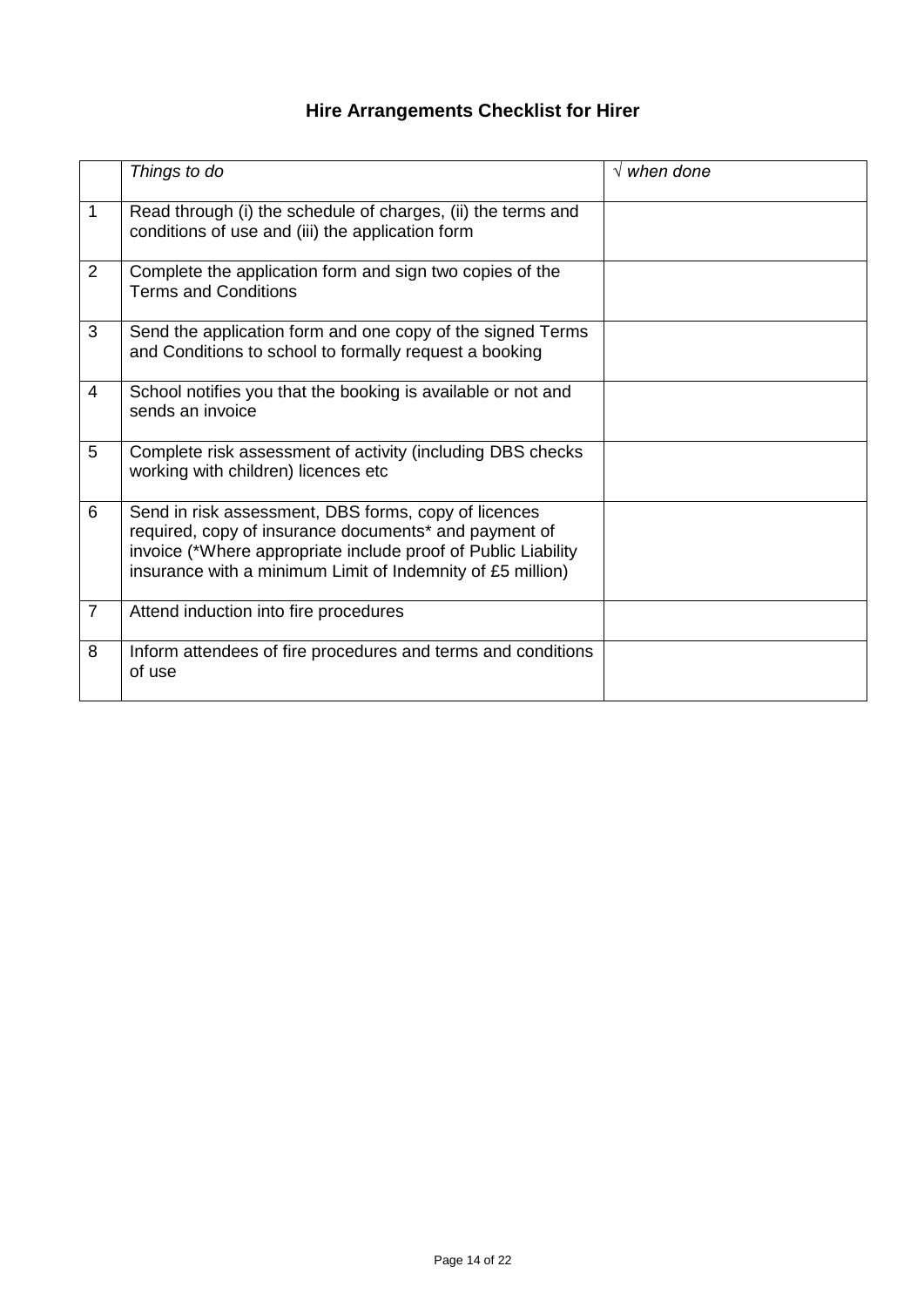# **Sample Hire Arrangements Contract for one off booking**

[Insert Hirer's name and address]

#### Dear [insert name]

The Governing Body has approved your application for the use of the premises of the above named school on the [insert date] between the hours [insert start time] to [insert end time]. This use is for [insert nature / name of event].

The facilities which you have permission to use are:

- [list all accommodation including access to toilets, kitchen, first aid, reception, etc as appropriate]
- [list all equipment]

All other facilities and equipment are not to be used without prior permission. These special arrangements apply [insert any special requirements relating to setting out the room, caretaking, cleaning, etc]

Your use of the premises will be subject to the terms and conditions of use already provided.

You will find enclosed with this letter an invoice for the hire of the premises. Payment terms are [insert details].

Yours faithfully

Headteacher on behalf of the Governing Body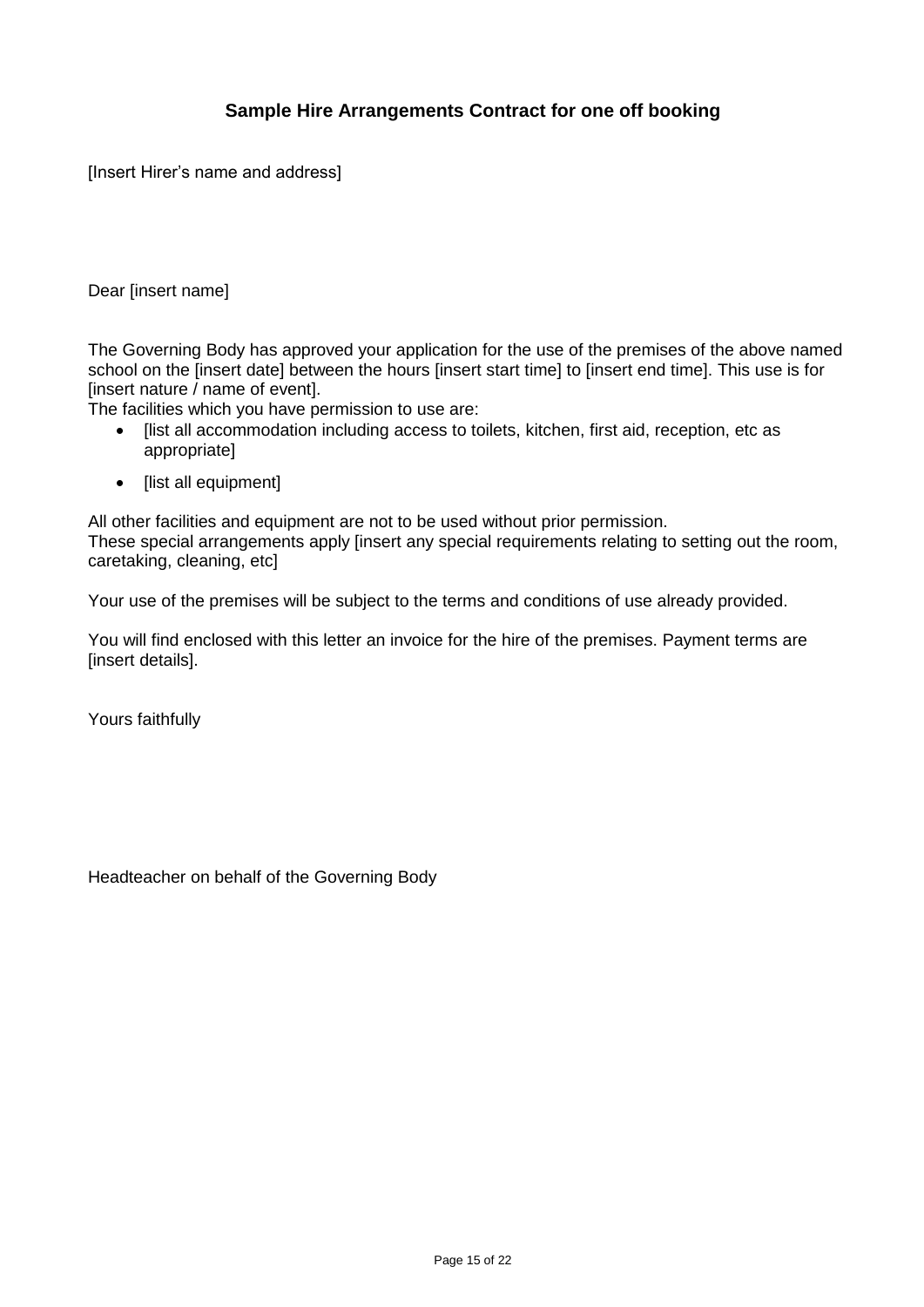# **SAMPLE Hire Arrangements Contract for block booking**

[Insert Hirer's name and address]

#### Dear [insert name]

The Governing Body has approved your application for the use of the premises of the above named school on [insert day of the week] evening commencing [insert date] for [insert number of weeks] between the hours [insert start time] to [insert end time]. This use is for [insert nature / name of event].

The facilities which you have permission to use are:

- Ilist all accommodation including access to toilets, kitchen, first aid, reception, etc as appropriate]
- [list all equipment]

All other facilities and equipment are not to be used without prior permission.

These special arrangements apply [insert any special requirements relating to setting out the room, caretaking, cleaning, etc]

Your use of the premises will be subject to the terms and conditions of use already provided.

You will find enclosed with this letter an invoice for the hire of the premises. Payment terms are [insert details].

Yours faithfully

Headteacher on behalf of the Governing Bod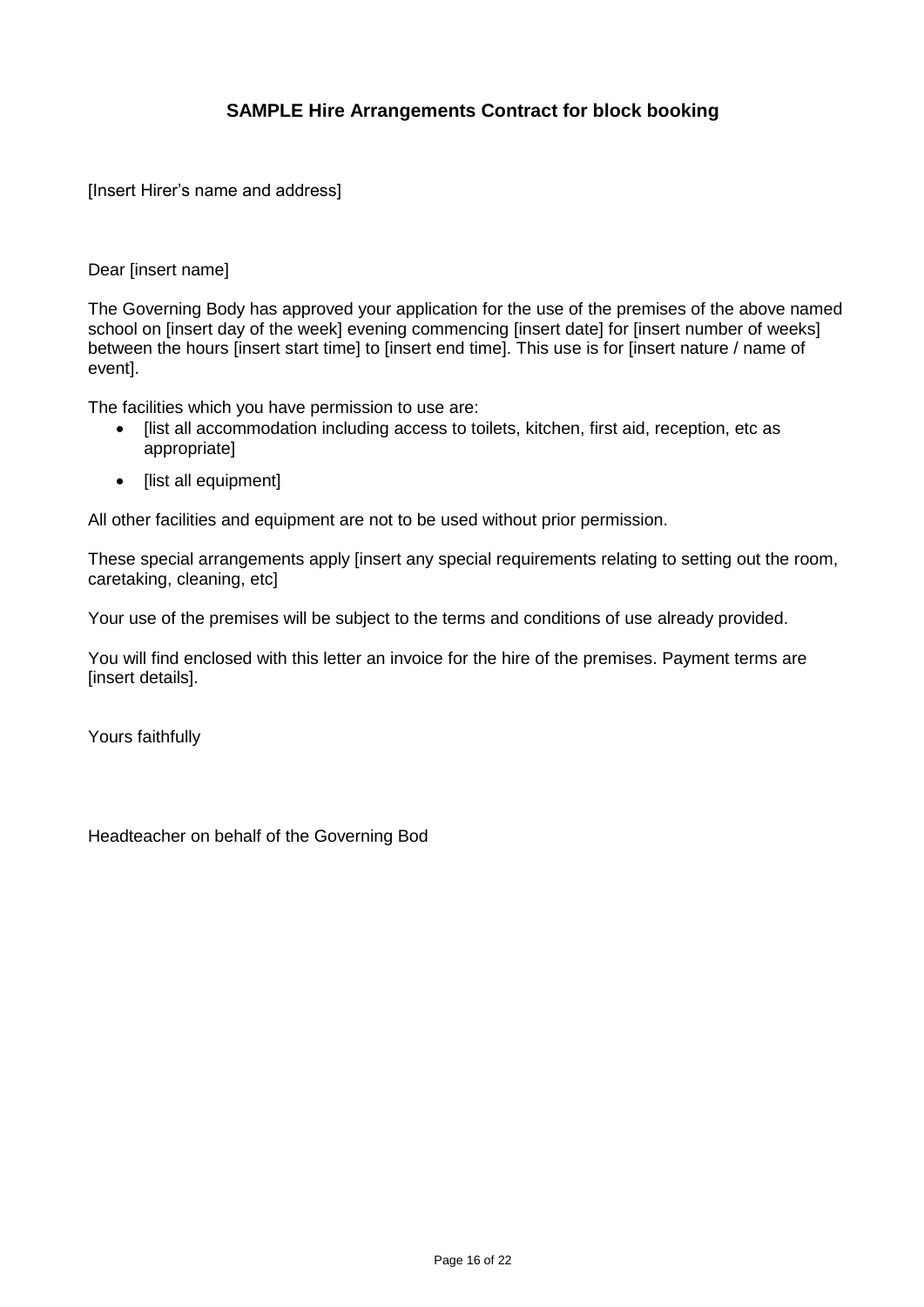# **Hire Arrangements Checklist for School Staff**

**Hirer: \_\_\_\_\_\_\_\_\_\_\_\_\_\_\_\_\_\_\_\_\_\_\_\_\_\_\_\_\_\_\_\_\_\_\_\_\_\_\_\_\_\_\_\_\_\_\_\_\_\_\_\_\_\_\_\_**

| Procedure                                                                | Date | Initials |
|--------------------------------------------------------------------------|------|----------|
| Governors have Hire Arrangements Policy in place                         |      |          |
| Send hire arrangements pack to enquirer (pack to include schedule of     |      |          |
| charges, terms and conditions of use and application form etc)           |      |          |
| Completed application form and signed Terms and Conditions received      |      |          |
| by school                                                                |      |          |
| Assess suitability of activity                                           |      |          |
| Intended use meets with the Hire Arrangements Policy                     |      |          |
| Check availability of premises / equipment                               |      |          |
| Hirer has necessary Liability insurance or fits the definition to be     |      |          |
| covered under the Council's contingency Hirer's Liability cover          |      |          |
| School completes draft risk assessment for activity and ensure all risks |      |          |
| can be covered                                                           |      |          |
| Check availability of caretaker/other keyholders and agree booking with  |      |          |
| them                                                                     |      |          |
| Calculate cost of hire                                                   |      |          |
| Take up references (where appropriate)                                   |      |          |
| View copies of the Child Protection Policy, DBS checks and safer         |      |          |
| recruitment procedures (as appropriate) for all organisations providing  |      |          |
| services to children                                                     |      |          |
| Book hire arrangement into diary with Hirer's name and contact           |      |          |
| number                                                                   |      |          |
| Send confirmation of booking and invoice                                 |      |          |
| Deposit / payment received                                               |      |          |
| See completed risk assessment for activity from Hirer and ensure all     |      |          |
| risks are covered                                                        |      |          |
| Issue receipt for payment                                                |      |          |
| Induct hirer into fire procedures etc                                    |      |          |
| Re-check booking in diary, arrangements with caretaking staff and        |      |          |
| others where appropriate                                                 |      |          |
| Check that payment appears on the school's bank account and record       |      |          |
| separately on the schools finance system                                 |      |          |

Notes: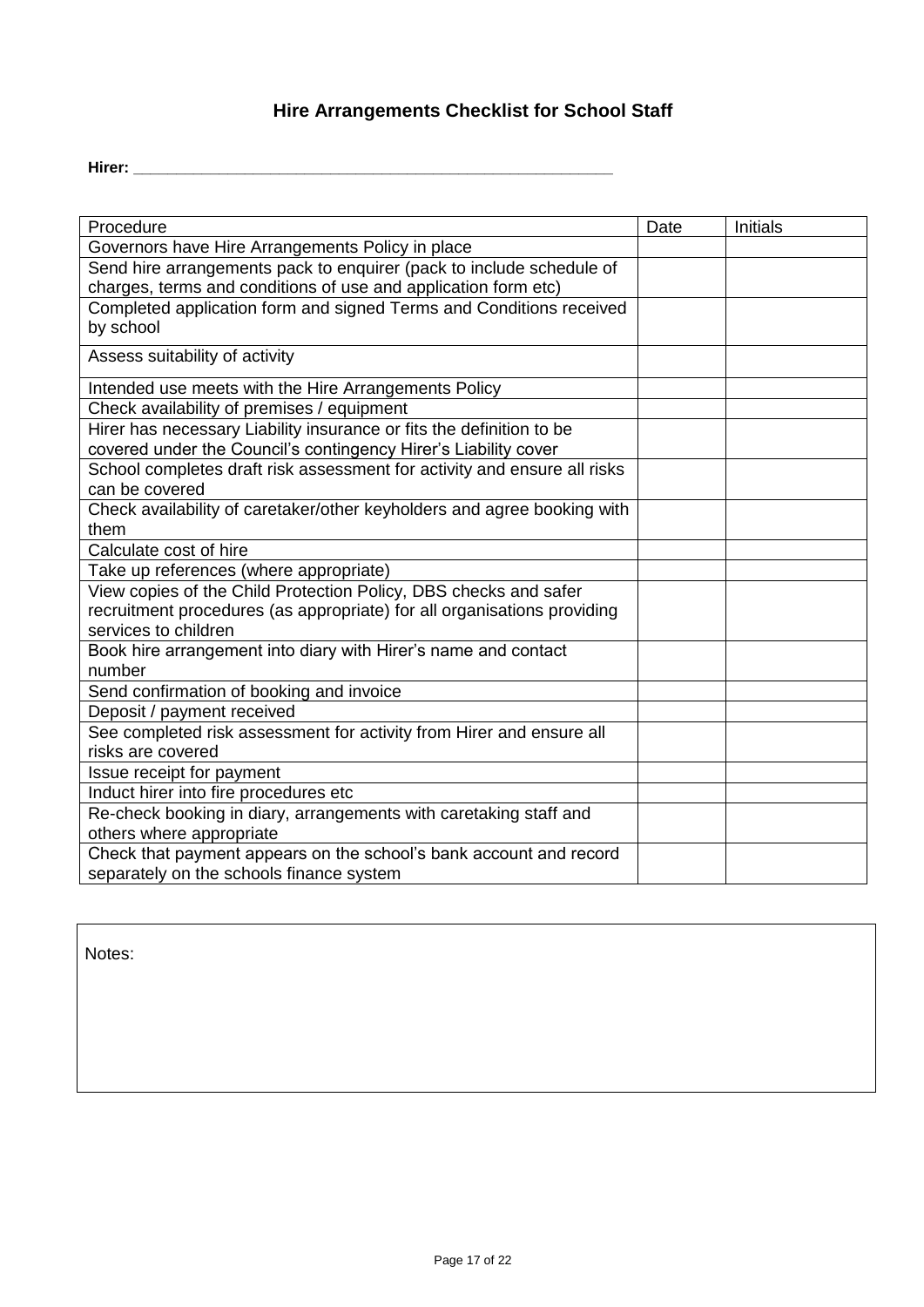# **FORMS**

| H1             | Application for Hire of Educational<br>Premises of Grounds (including<br>kitchens)  |
|----------------|-------------------------------------------------------------------------------------|
| H <sub>2</sub> | Information and Instructions to<br>Organisers of Events held on Council<br>Property |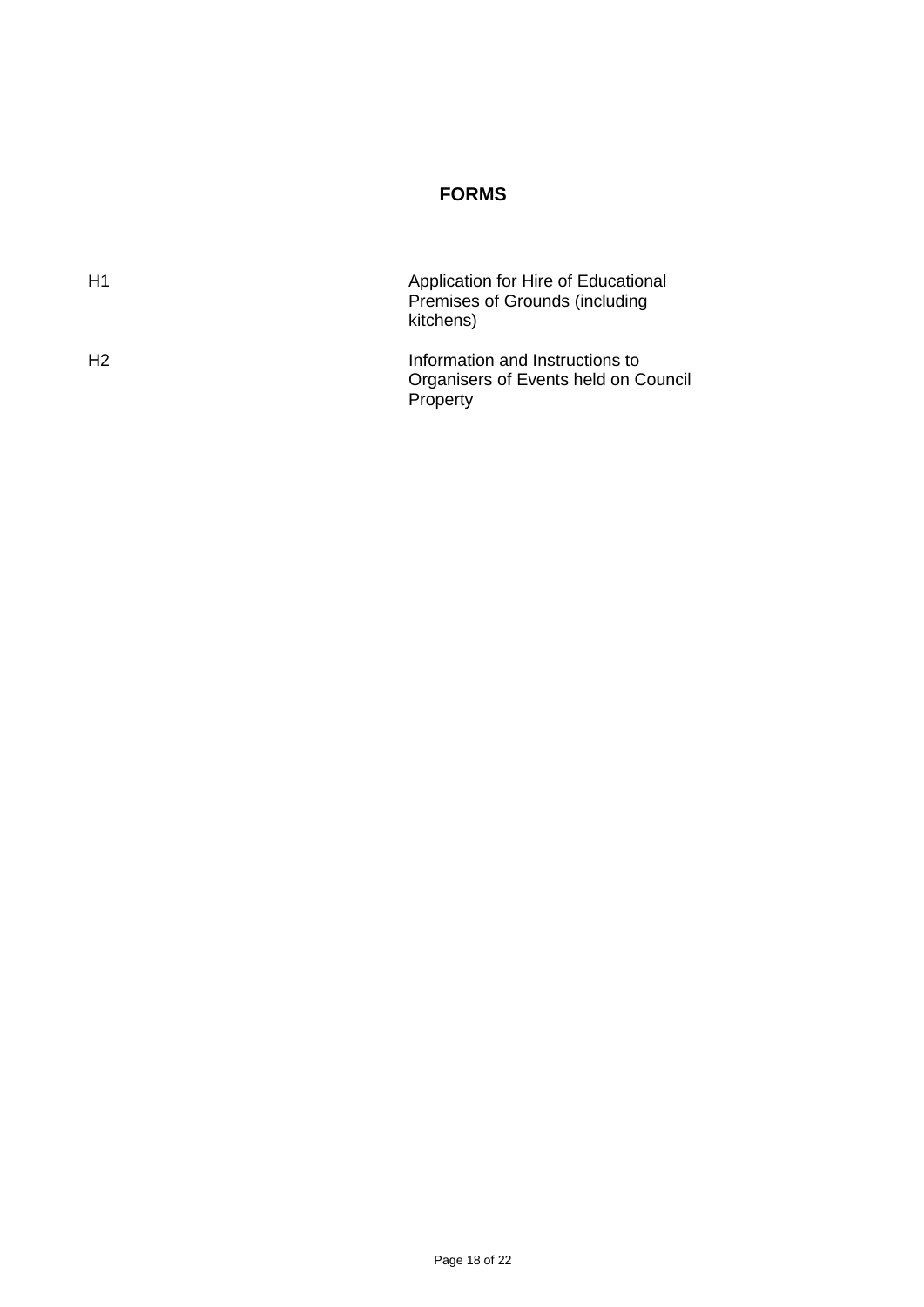# **NORTH YORKSHIRE COUNTY COUNCIL, CHILDREN & YOUNG PEOPLE'S SERVICE**

# **APPLICATION FOR HIRE OF EDUCATIONAL PREMISES OR GROUNDS (including Kitchens)**

**TO BE COMPLETED IN CAPITAL LETTERS & RETURNED TO THE HEADTEACHER AT LEAST 3 WEEKS BEFORE THE PROPOSED HIRE ARRANGEMENT DATE** 

**School......................................................................................................................................** 

#### **APPLICANT'S DETAILS**

**DETAILS OF HIRE ARRANGEMENT** (each separate hire arrangement, not block booking, requires a separate form)

4. Purpose for which hire arrangement is requested ……………................................................

5. Date(s) and time(s) of proposed hire arrangement (not exceeding one school term; a separate form is required for each term):

6. Dates and times of proposed letting:

| Day | Commencement<br>Date | End Date | No of<br>Davs | From am/pm | To am/pm |
|-----|----------------------|----------|---------------|------------|----------|
|     |                      |          |               |            |          |

7. Specify which rooms/facilities/equipment are required:

| Accommodation requested (specify) |      |                                       |      |                        |      |  |
|-----------------------------------|------|---------------------------------------|------|------------------------|------|--|
|                                   |      |                                       |      |                        |      |  |
| Internal Facilities               |      |                                       |      |                        |      |  |
| Hall                              |      | <b>Sports Hall</b>                    | N.A. | Gymnasium              | N.A. |  |
| Drama Studio                      | N.A. | Swimming Pool                         | N.A. | <b>Conference Room</b> | N.A. |  |
| Classroom                         |      | Details:                              |      |                        |      |  |
| Other                             |      | Details:                              |      |                        |      |  |
| <b>Externa</b> ; Facilities       |      |                                       |      |                        |      |  |
| <b>Tennis Courts</b>              | N.A. | <b>Car Park</b>                       |      | Playground             |      |  |
| <b>Pitches</b>                    | N.A. | Specify Football/Hockey/Rugby/Cricket |      |                        |      |  |

| <b>Equipment required</b> |  |  |  |
|---------------------------|--|--|--|
|                           |  |  |  |
|                           |  |  |  |
|                           |  |  |  |
|                           |  |  |  |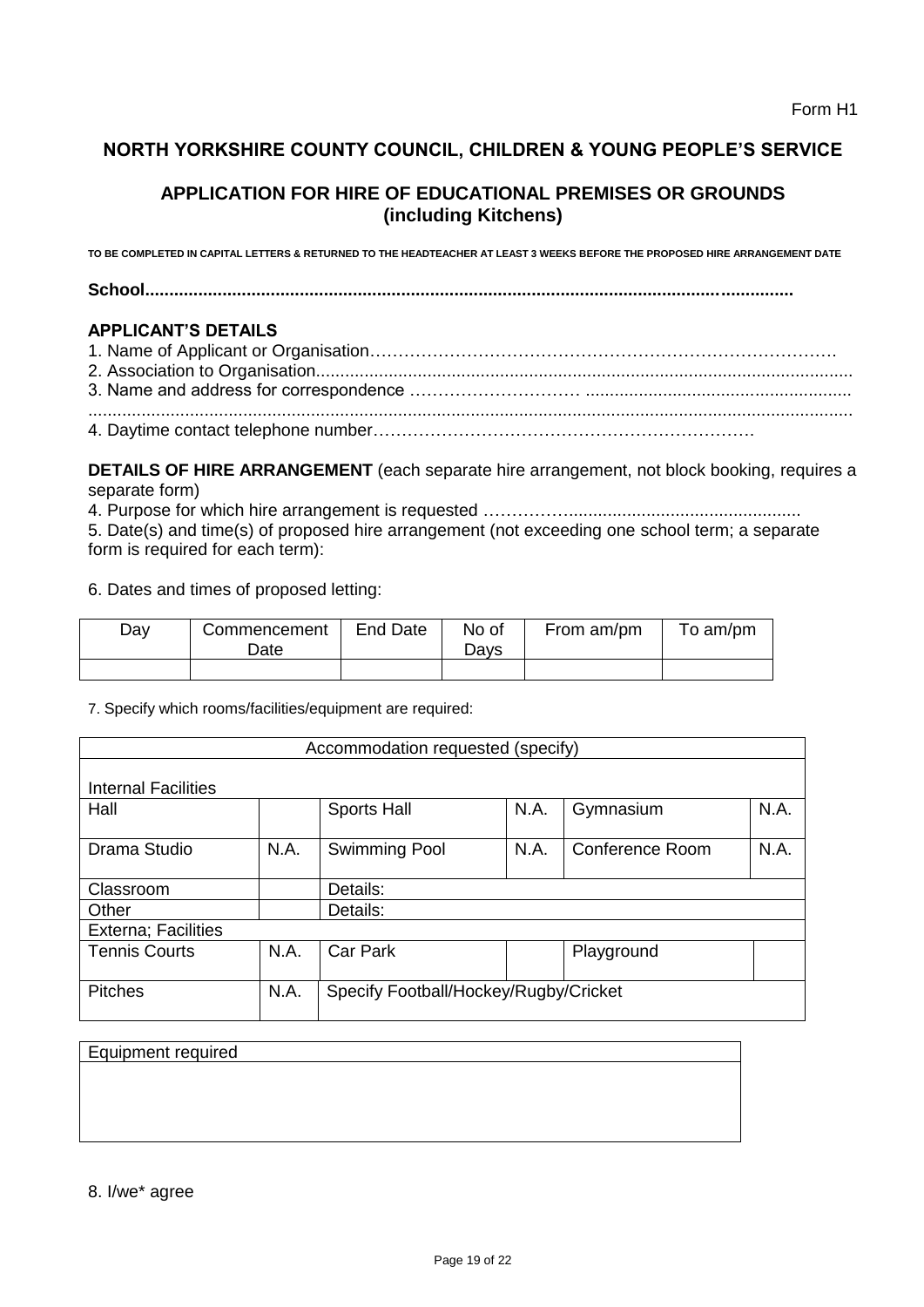| (i) to provide all necessary documentation as requested by the Governing Body<br>including proof of insurance<br>(ii) to pay the Governor's charge on demand<br>(iii) to indemnify the School and North Yorkshire County Council against any liability<br>whatsoever which may arise out of the hire of the premises<br>(iii) that use of accommodation shall be in accordance with the terms and conditions of hire<br>(supplied separately) |
|-----------------------------------------------------------------------------------------------------------------------------------------------------------------------------------------------------------------------------------------------------------------------------------------------------------------------------------------------------------------------------------------------------------------------------------------------|
|                                                                                                                                                                                                                                                                                                                                                                                                                                               |
| * Delete as appropriate                                                                                                                                                                                                                                                                                                                                                                                                                       |
| 9. FOR SCHOOL USE:                                                                                                                                                                                                                                                                                                                                                                                                                            |
|                                                                                                                                                                                                                                                                                                                                                                                                                                               |
| Approved Yes / No*<br>Reason why application was unsuccessful                                                                                                                                                                                                                                                                                                                                                                                 |
|                                                                                                                                                                                                                                                                                                                                                                                                                                               |
|                                                                                                                                                                                                                                                                                                                                                                                                                                               |

# Costing of Hire

| Item | $\epsilon$ per hour No<br>Hours | No Day | £ | p |
|------|---------------------------------|--------|---|---|
|      |                                 |        |   |   |
|      |                                 |        |   |   |
|      |                                 |        |   |   |
|      |                                 |        |   |   |
|      |                                 |        |   |   |
|      |                                 |        |   |   |
|      |                                 |        |   |   |

Total Cost to be invoiced

Deposit Required  $\blacksquare$ 

Invoice Number……………………………………………………………… date……………………………..